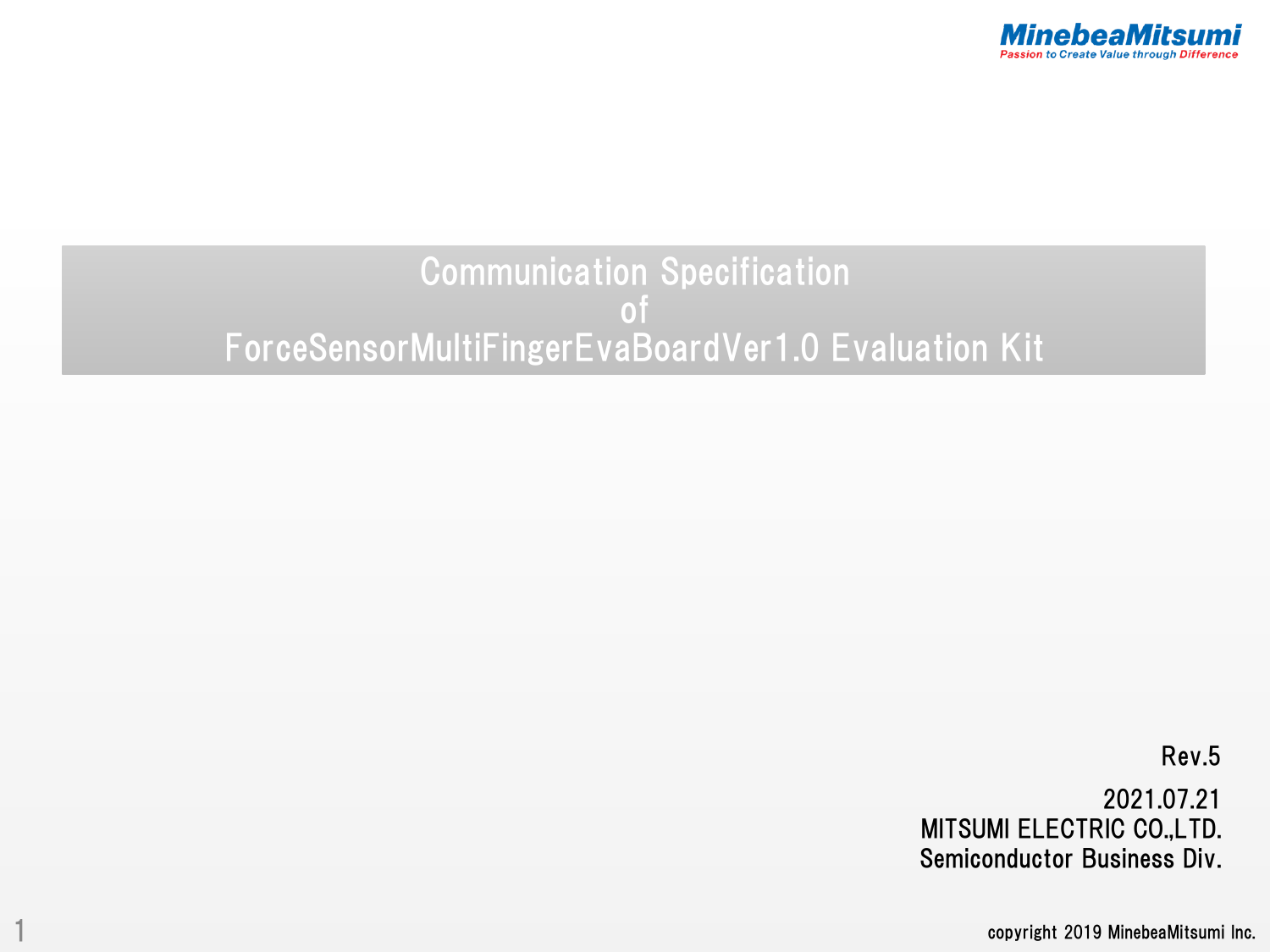

### How to connection

Connect the evaluation board as shown below.

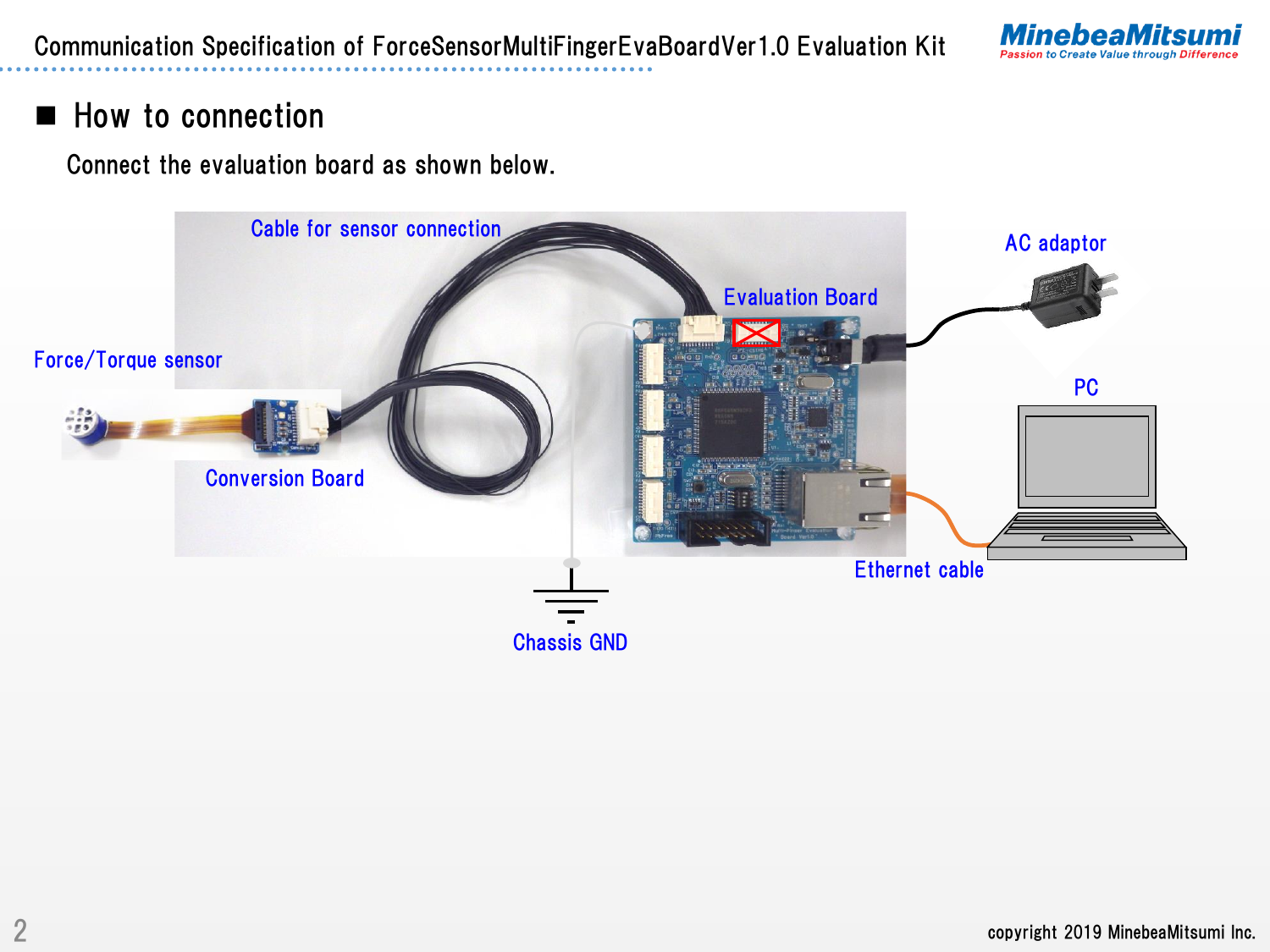

### Communication method

Communication between the host and the evaluation board uses the UDP method for Ethernet communication.

Ethernet communication setting of the evaluation board

|                    | <b>Set value</b>              |
|--------------------|-------------------------------|
| <b>IP</b> address  | 192.168.0.200                 |
| Sub-net mask       | 255.255.255.0                 |
| Gateway            | 192.168.0.254                 |
| Port No.           | 1366                          |
| <b>MAC</b> address | 0x74,0x90,0x50,0x00,0x79,0x03 |

The host-side IP address must match up to the third octet (192.168.0). The fourth octet, 200 series, is planned to be used on the evaluation board side. Use a number other than 200 series.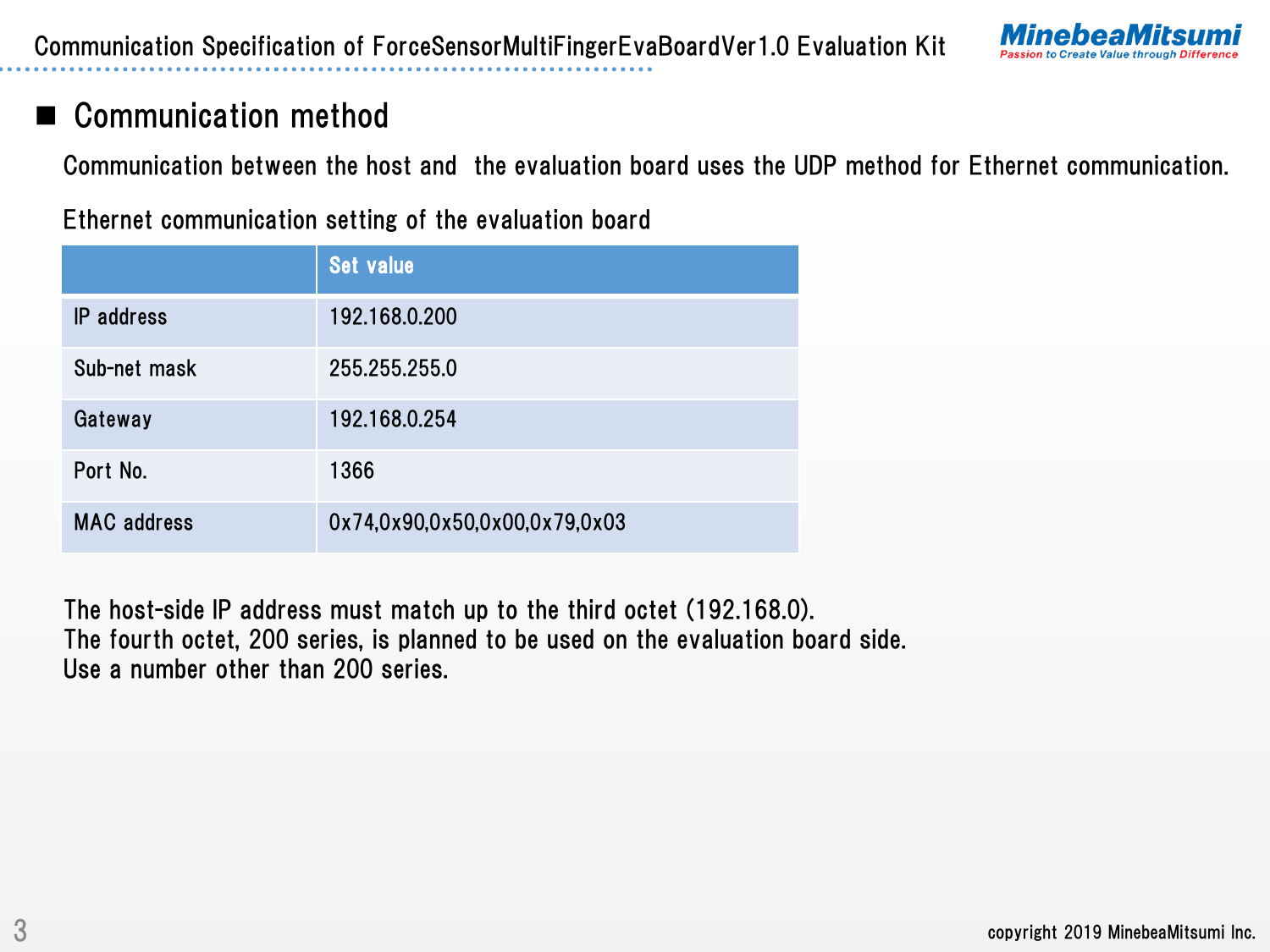

### Setting the evaluation board

The IP address and the MAC address of the evaluation board are managed by the firmware version. The third digit of the firmware version, the fourth digit of the IP address, and the sixth digit of the MAC address are linked.

|                    | Set value                     |                               |                               |
|--------------------|-------------------------------|-------------------------------|-------------------------------|
| FW Ver.            | 1.0.0.x                       | 1.0.1.x                       | 1.0.2.x                       |
| IP address         | 192.168.0.200                 | 192.168.0.201                 | 192.168.0.202                 |
| <b>MAC</b> address | 0x74,0x90,0x50,0x00,0x79,0x03 | 0x74,0x90,0x50,0x00,0x79,0x04 | 0x74,0x90,0x50,0x00,0x79,0x05 |

The IP address information on the back of the evaluation board

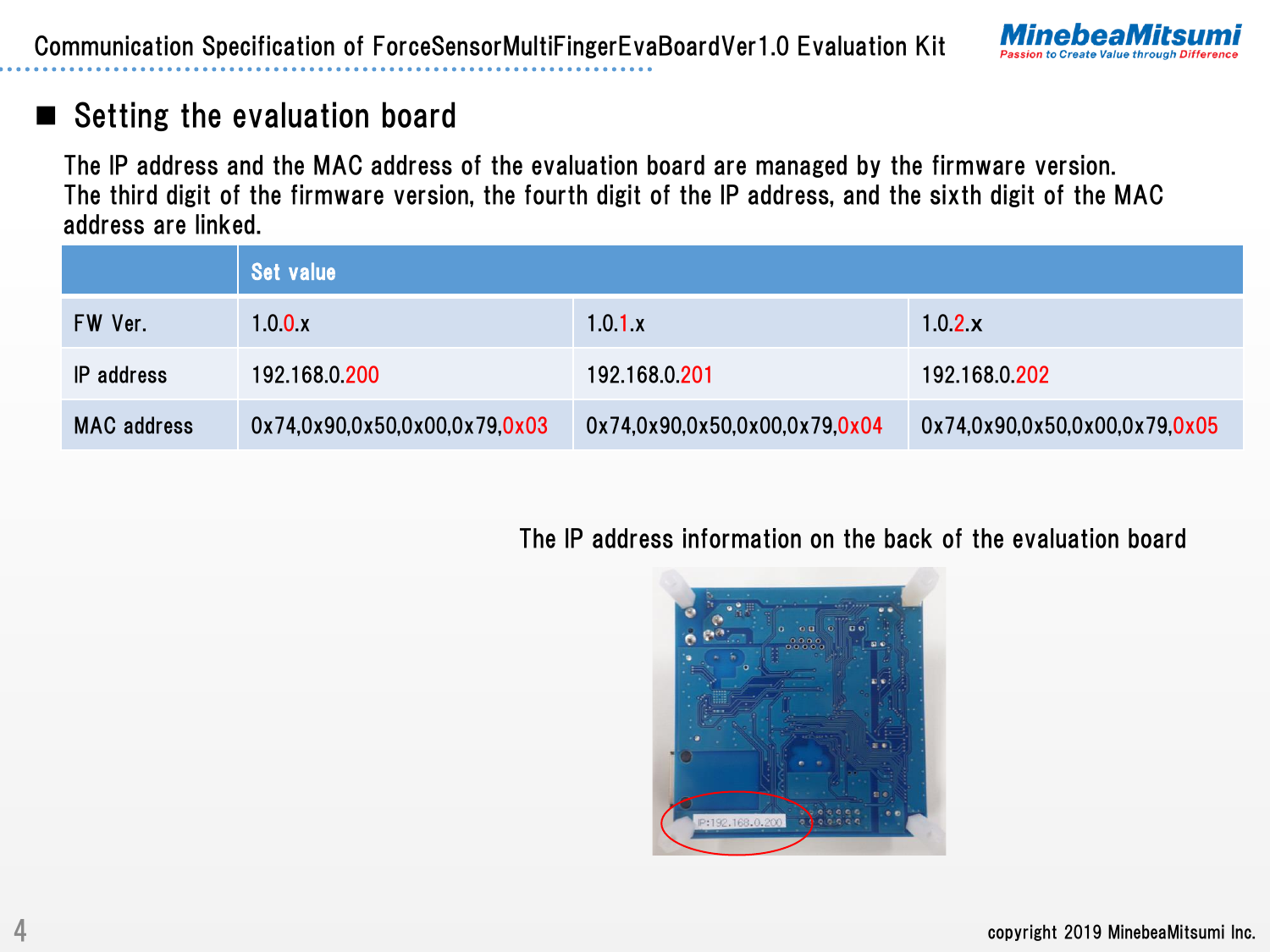

### Outline of measurement operation

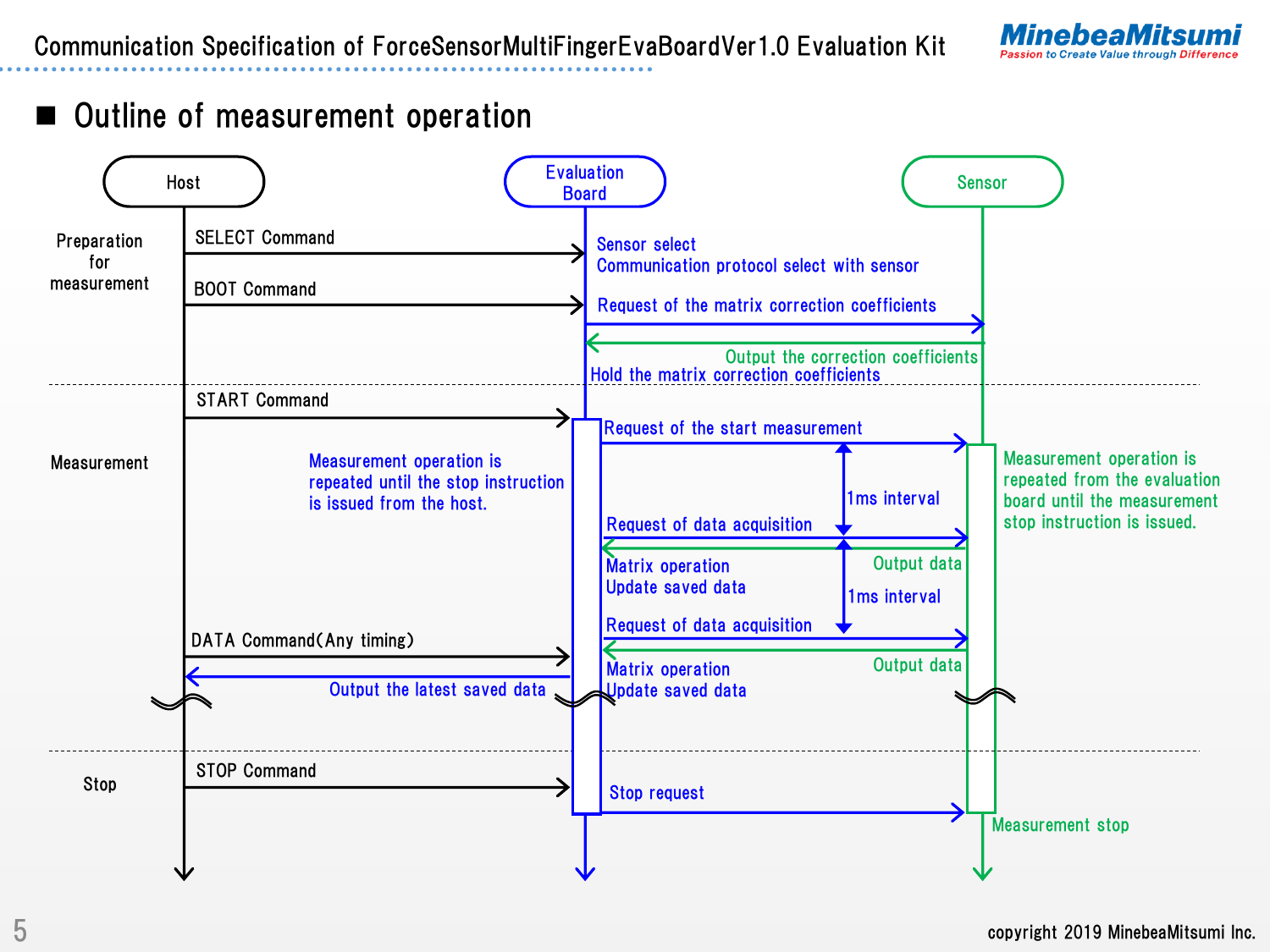

# $\blacksquare$  Flowchart of measurement operation

1.Preparation of measurement (Sensor select and Communication protocol select with sensor) After the power is turned on or reset, the measurement information such as the matrix operation correction coefficients has been cleared and the evaluation board is standing by in STANDBY state. (If it is not in STANDBY state, set it to STANDBY status by RESET commanding, etc.) The host should execute SELECT command to the evaluation board, select the sensor to be measured, and select the communication protocol (SPI).

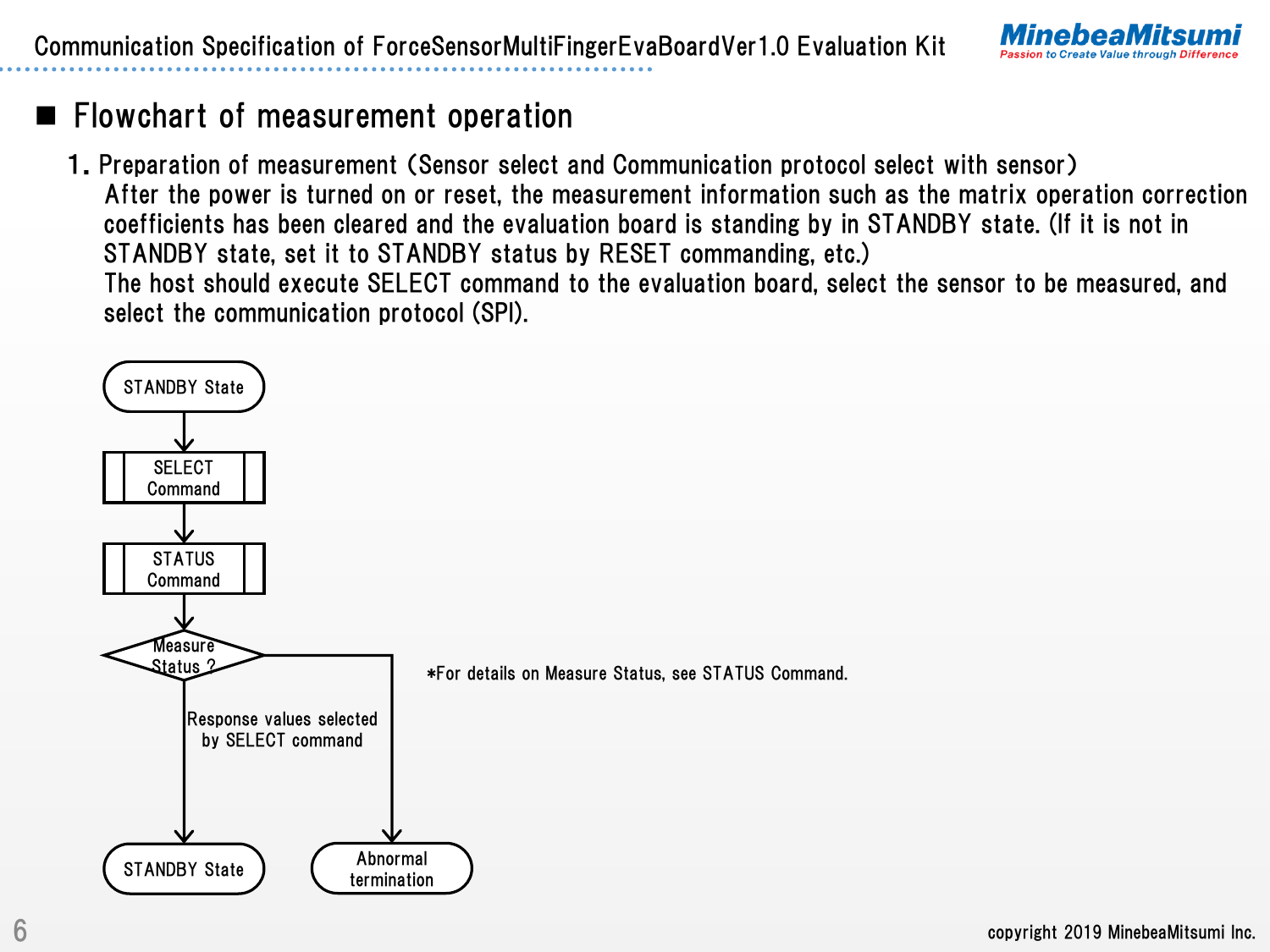

2. Preparation of measurement (Load of matrix operation correction coefficients) After the power is turned on or reset, the measurement information such as the matrix operation correction coefficients has been cleared and the tester is standing by in STANDBY state. The host should execute BOOT command to the evaluation board, load the matrix operation correction coefficients, and set to READY state.

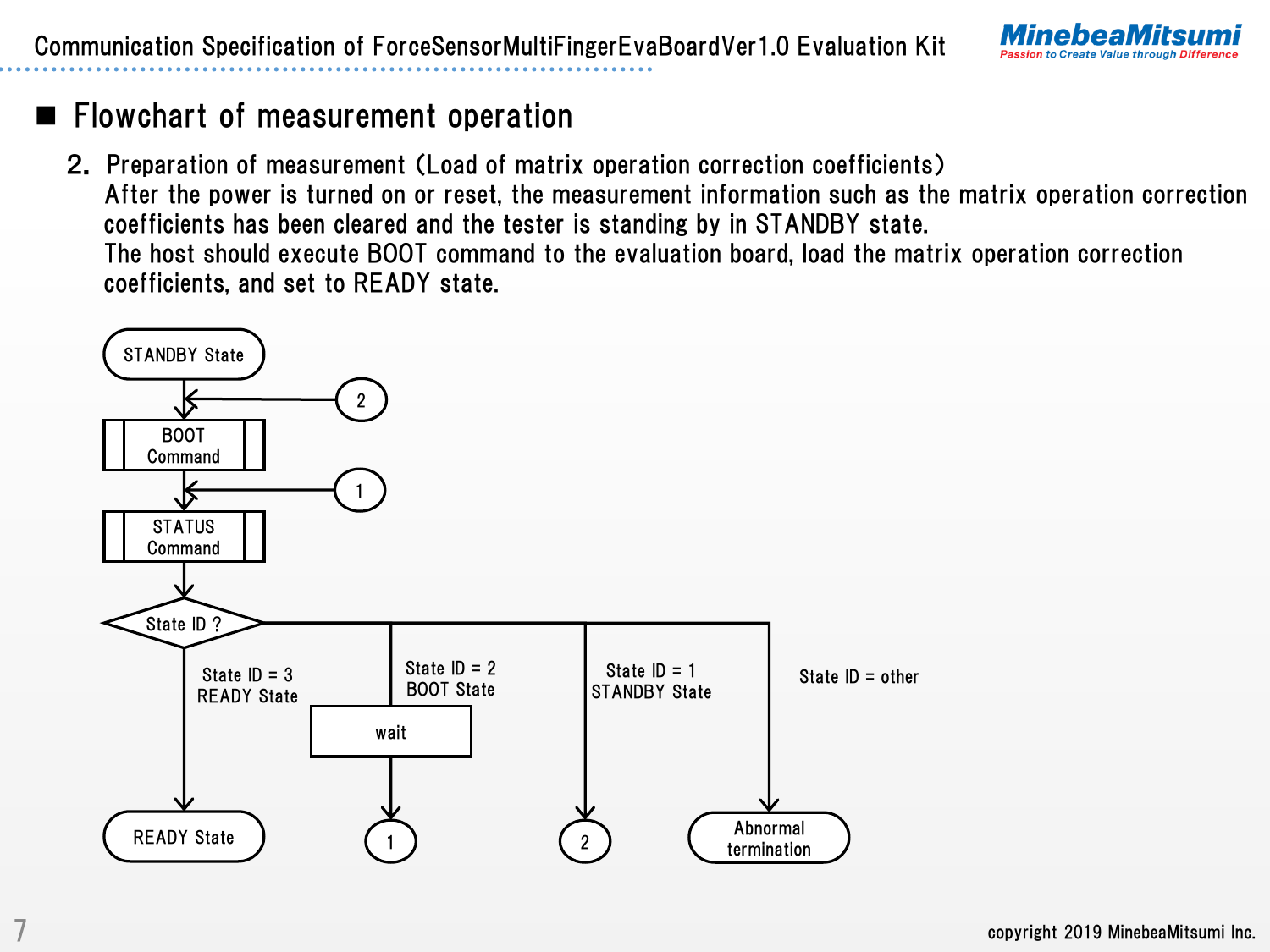

3. Measure

When the evaluation board is READY state and the host executes START command, the measurement starts.

The evaluation board is in MEASURE state while measuring.

When the host executes DATA command at any timing, the host outputs the most recent measurement data.

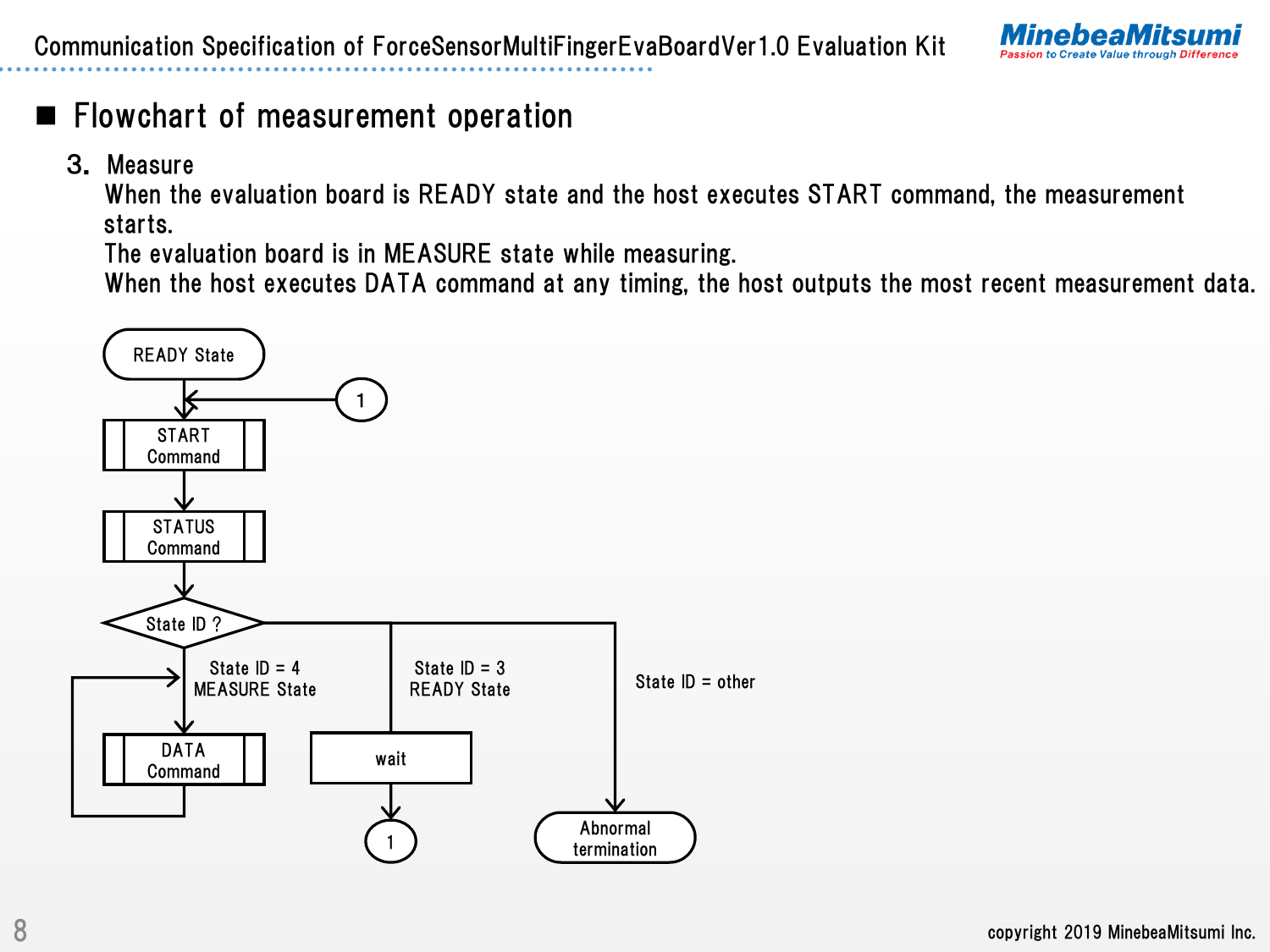

4. Measurement stop

When the evaluation board is MEASURE state and the host executes STOP command, the measurement stops.

Transits to READY state after measuring is stopped.

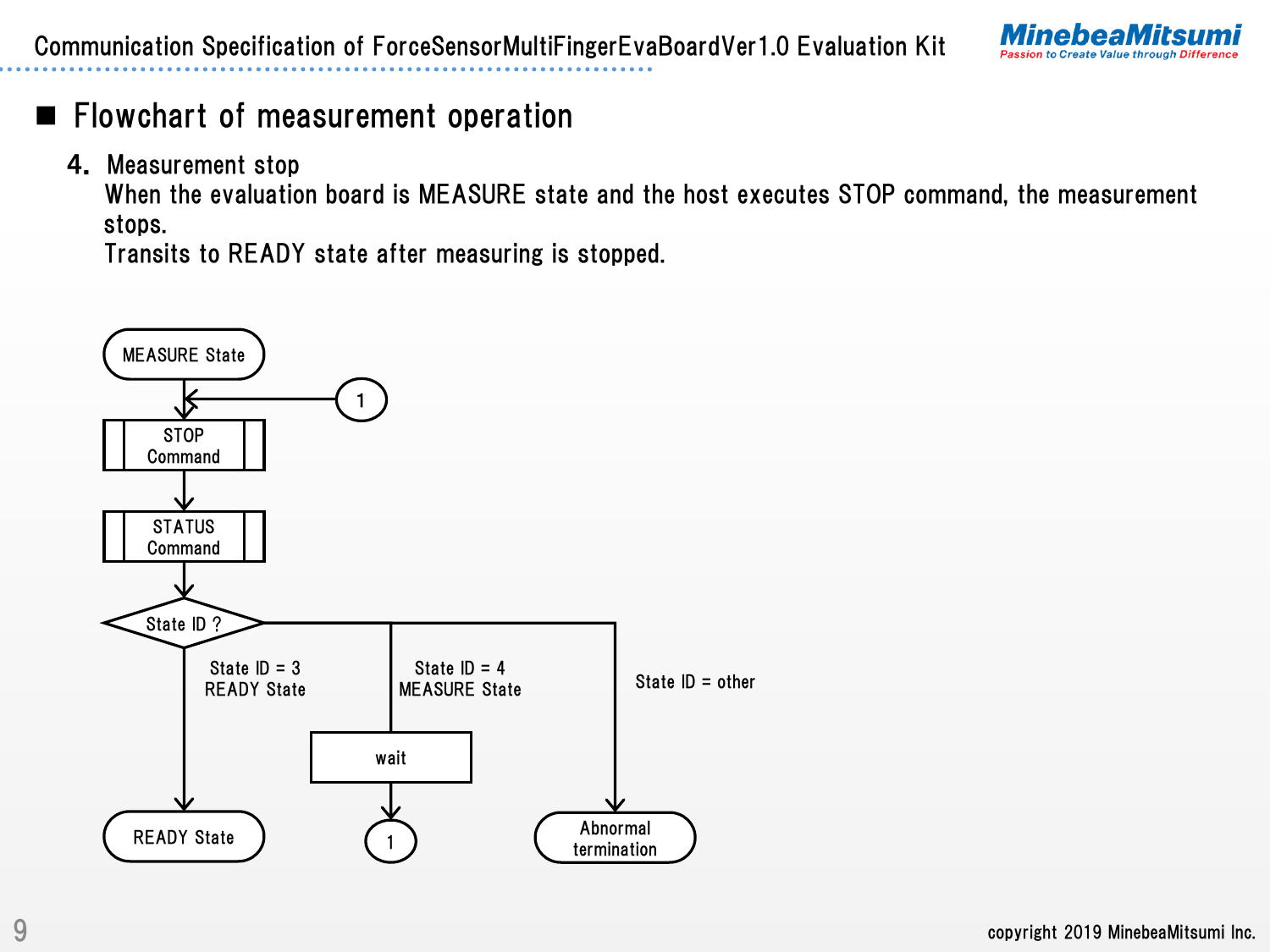

5. Error handling

If an error occurs in the BOOT state or MEASURE state, this relay transitions to ERROR state. To recover from ERROR state, execute either the power re-throw IN, hardware reset, or RESET command.

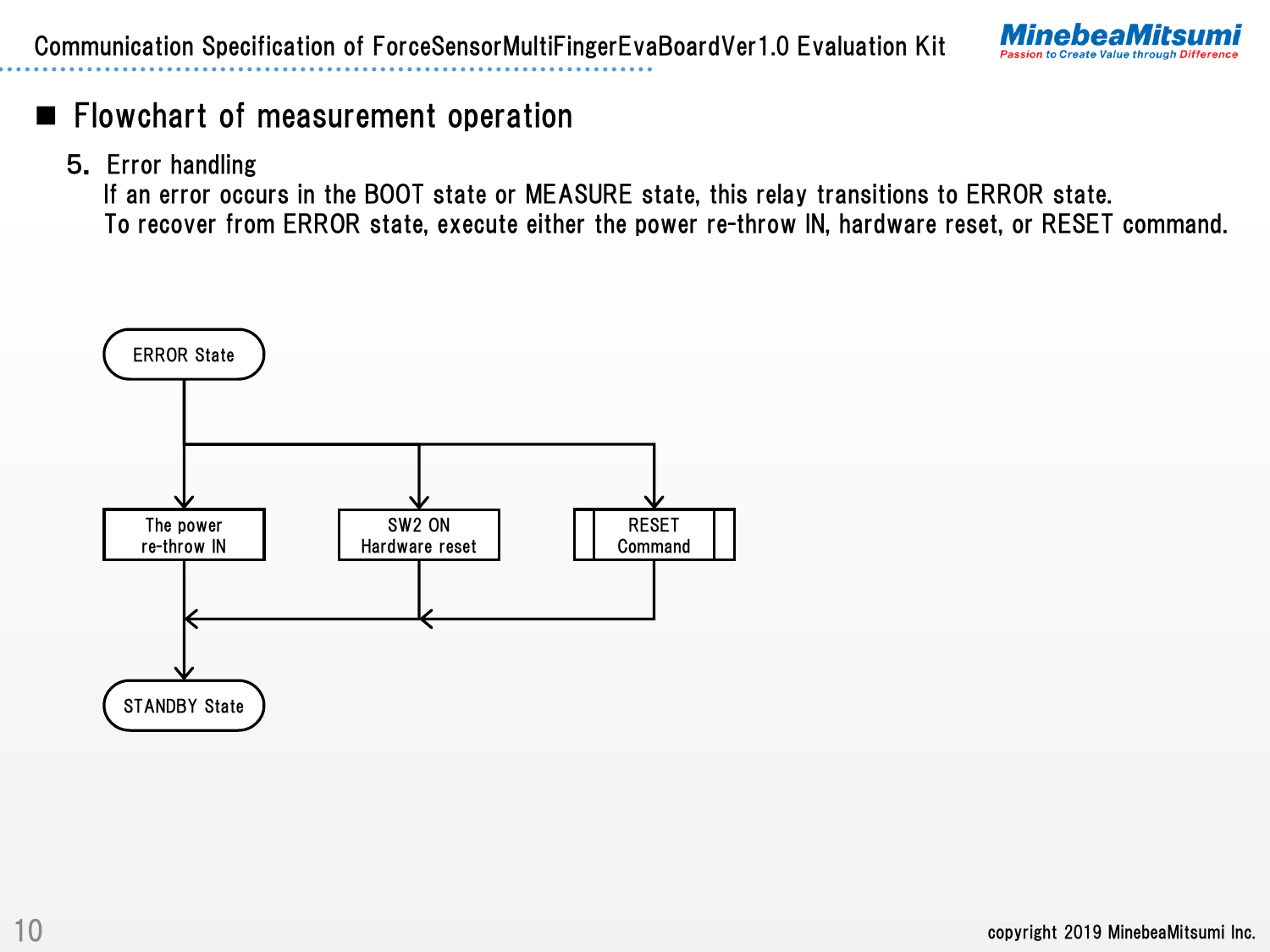

# Data acquisition Timing Chart

11

- When the evaluation board receives the START command, it executes the AD conversion start command for the control ICs (AFEs) of each axis of the sensor, and the sensor starts the AD conversion.
- Since the sensor takes a long time for start-up, up to 8ms is required before the first AD conversion (shown in the figure below, AD1st) result is outputted, and the subsequent AD conversion result is updated at 0.78ms (typ.).
- The evaluation board acquires the AD value of each axis at 1ms intervals, calculates the matrix correction, and updates the output data to the host.
- Upon receiving DATA command, the evaluation board outputs the most recent matrix correction calculation result (response time is 0.1ms). note3



- 1: After executing START command, the data for 10 seconds may become incorrect due to the startup of the sensor.
- 2: The timing at which the evaluation board acquires the AD value of the sensor varies up to 0.78ms.
- copyright 2019 MinebeaMitsumi Inc. 3: Depending on the timing of the DATA command, the matrix compensation data up to 1ms ago is used.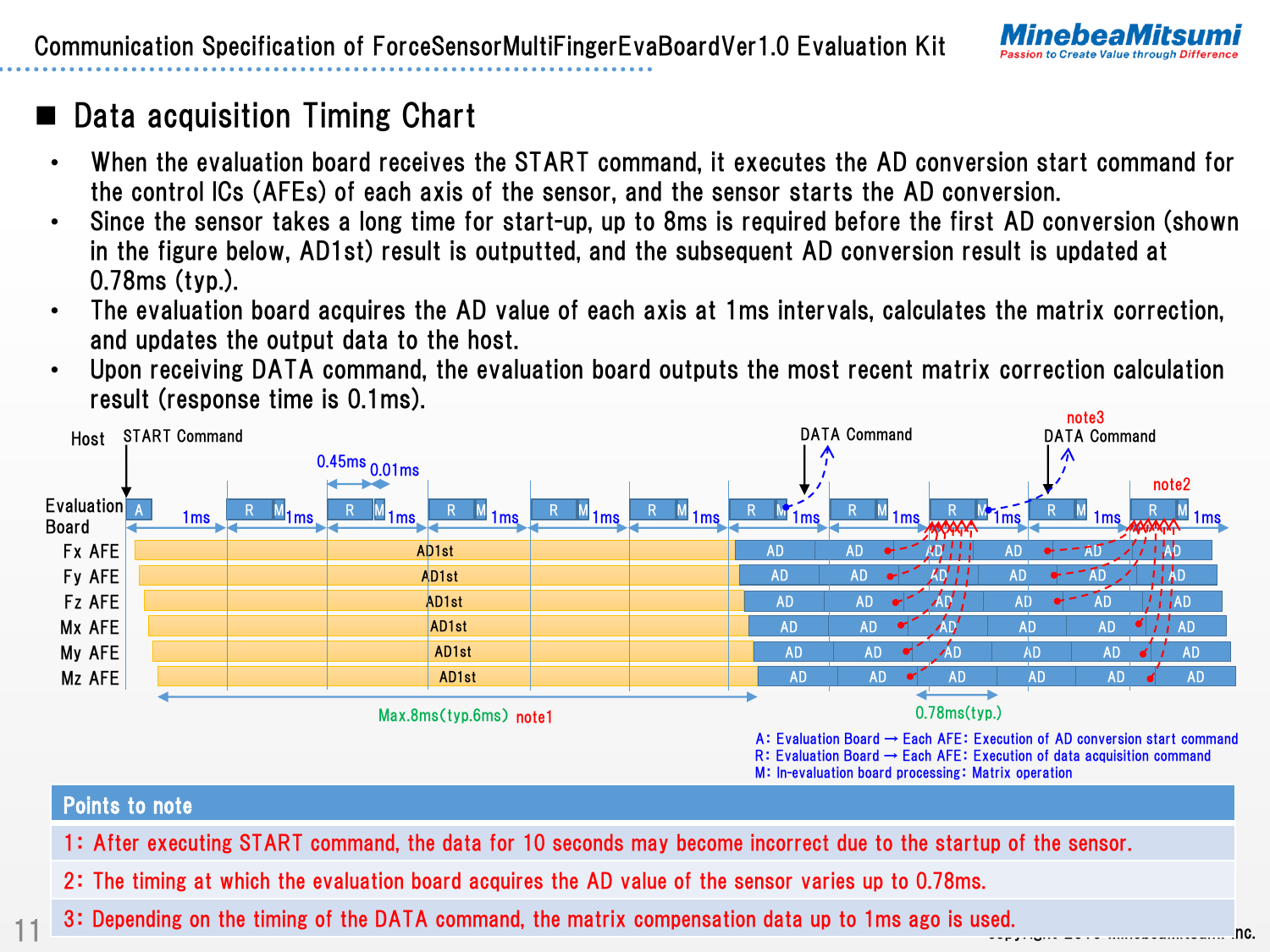

### ■ Latency

Since the host, the evaluation board, and the sensor each operate asynchronously, the latency of the data varies within the following ranges.

|                                               | <b>Min</b>                         | <b>Max</b>                         |
|-----------------------------------------------|------------------------------------|------------------------------------|
| Total                                         | $1220$ us                          | 3000 us                            |
| Between Host and                              | $100$ us                           | 1100 us                            |
| Evaluation board                              | DATA command response time: 100 us | DATA command response time: 100us  |
|                                               |                                    | Data update interval(*1):1000 us   |
| <b>Between Evaluation board</b><br>and Sensor | $1120$ us                          | 1900 us                            |
|                                               | AD conversion time: 780 us         | AD conversion time $(*2):780x2$ us |
|                                               | Data acquisition time: 300 us      | Data acquisition time: 300 us      |
|                                               | Matrix operation time: 40 $us(*3)$ | Matrix operation time: 40 us       |

\*1: If DATA command is received immediately before the data is updated, the previous data is obtained.

\*2: If an attempt is made to acquire data immediately before completion of AD conversion, the result is the previous AD conversion result.

\*3: When matrix operation for 5 sensors is performed. 8 usec/sensor.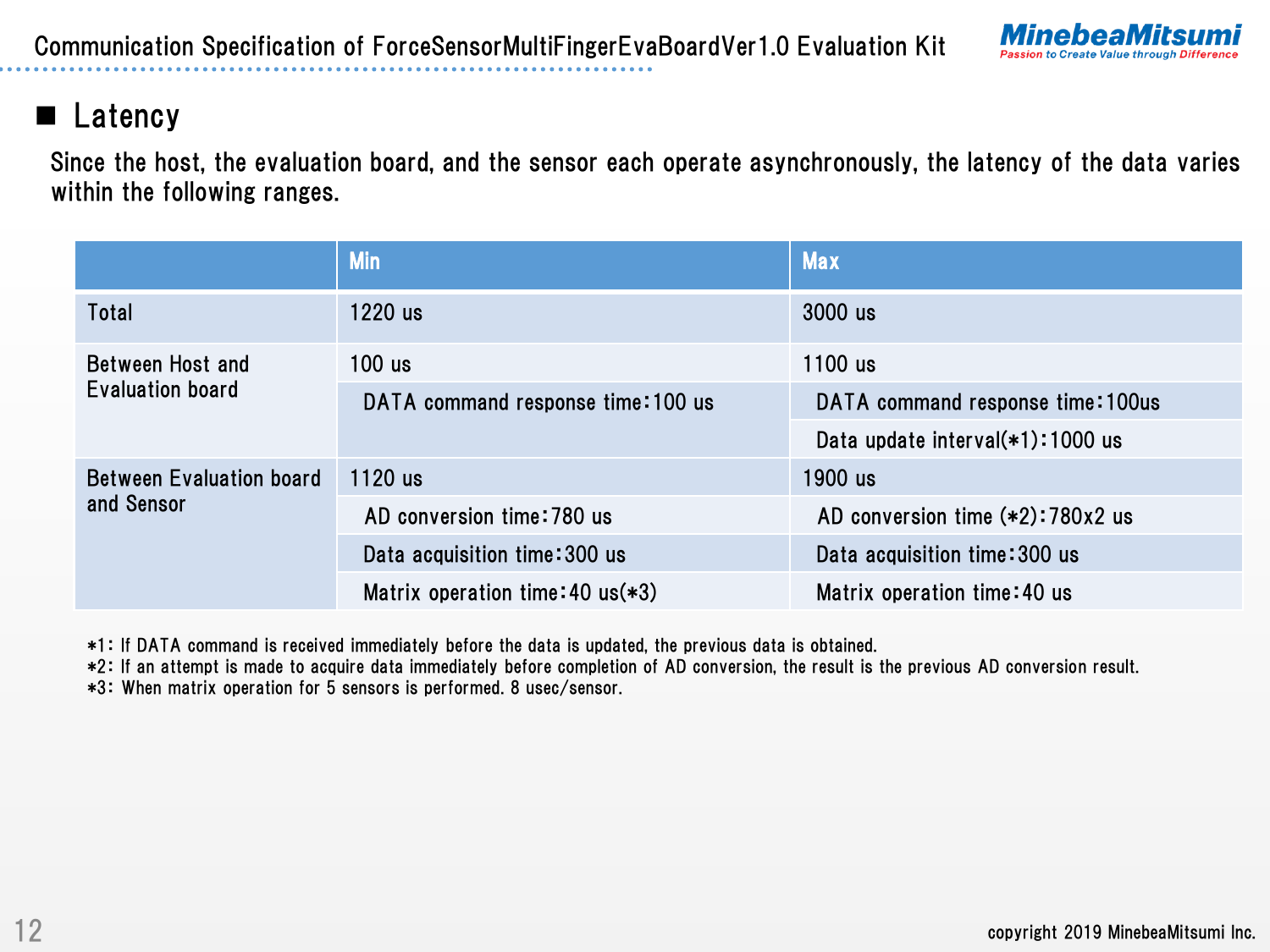

# Communication data format

The data string to be transmitted from the host is a command and the data string to be transmitted from the evaluation board is a response, and the formats are different. Each data format is shown below.

### 1.Command format

| <b>Byte</b> | Data                   |
|-------------|------------------------|
|             | <b>Command ID</b>      |
|             | Command Data[0]        |
| ٠           |                        |
| N+1         | <b>Command Data[N]</b> |

#### Command ID:

This is the identification code of the command to be instructed to the evaluation board. Refer to the command list. Command Data:

If there is an accompanying parameter, it is appended.

For multiple byte data, the mode is MSB-first.

### 2.Response format

| <b>Byte</b> | <b>Data</b>        |
|-------------|--------------------|
| $0 - 1$     | <b>Status Code</b> |
| 2           | Response Data[0]   |
|             |                    |
| $N+2$       | Response Data[N]   |

#### Status Code:

This is the result of executing the command. Refer to the Status Code list. Response Data:

If there is anything other than Status Code, it is appended.

For multi-byte data (including Status Code), the mode is MSB-first.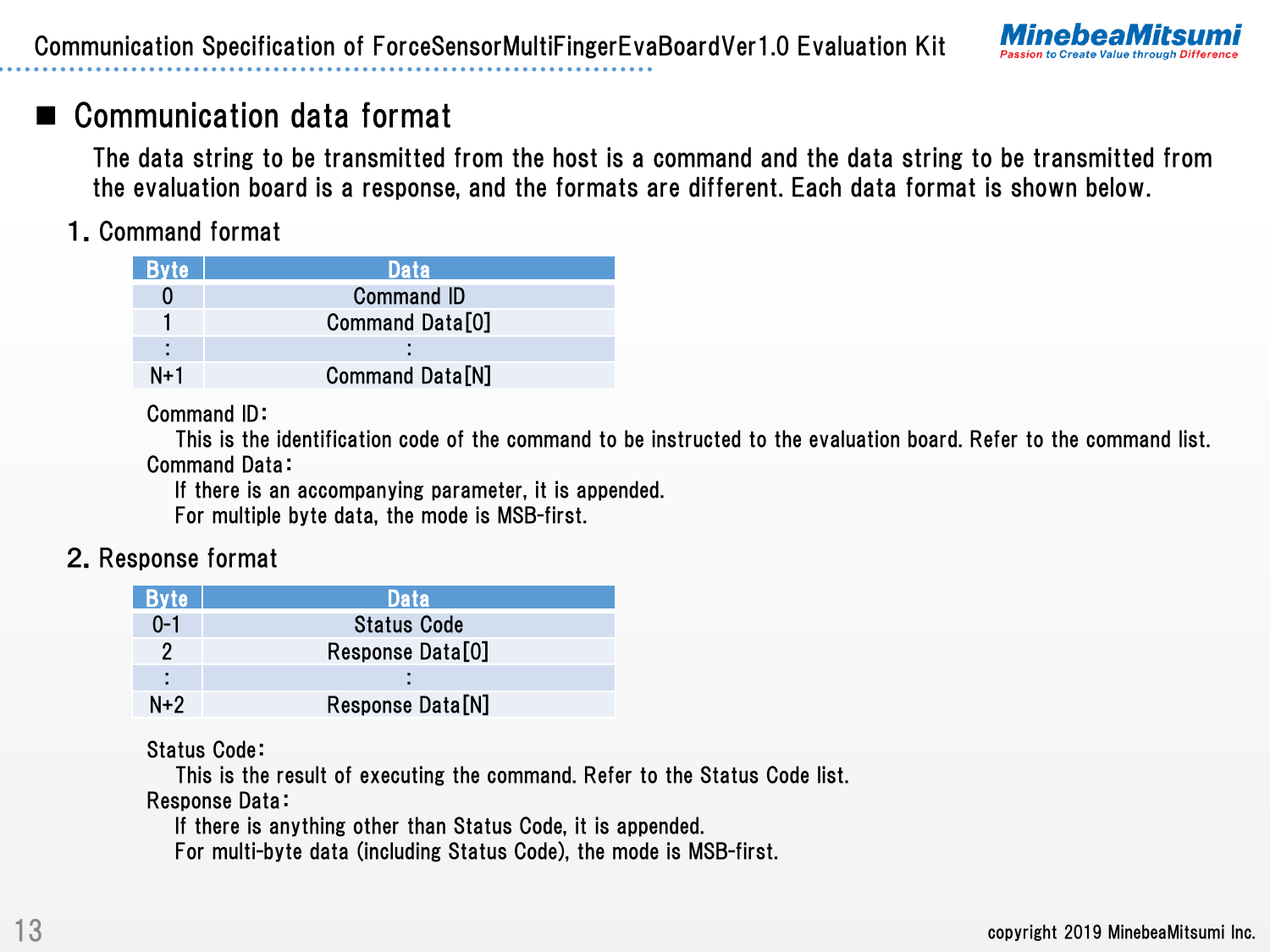

# ■ Command list

| <b>Command</b><br><b>Name</b> | <b>Command</b><br>ID | <b>Operation</b>                                                                                                                                                                                                                                                                          |  |
|-------------------------------|----------------------|-------------------------------------------------------------------------------------------------------------------------------------------------------------------------------------------------------------------------------------------------------------------------------------------|--|
| <b>START</b>                  | 0xF <sub>0</sub>     | Measurement start command<br>Acquire data from sensor, execute the matrix operation.<br>Data is updated at 1ms interval.                                                                                                                                                                  |  |
| <b>DATA</b>                   | 0xE0                 | Data output command<br>Output the measured sensor measurement result.                                                                                                                                                                                                                     |  |
| <b>RESTART</b>                | 0xC0                 | Re-measurement start command<br>Temperature update can be performed while the measurement state is maintained.<br>A sequence of "STOP" $\rightarrow$ "START" can be executed with one command.<br>As with START, updating the data for the first time after commanding takes a long time. |  |
| <b>BOOT</b>                   | 0xB0                 | Load the Matrix correction coefficient<br>Load sensor-specific matrix correction coefficients.                                                                                                                                                                                            |  |
| <b>STOP</b>                   | 0xB2                 | Measurement stop command                                                                                                                                                                                                                                                                  |  |
| <b>RESET</b>                  | 0xB4                 | Reset command<br>Reset the internal status of the sensor.                                                                                                                                                                                                                                 |  |
| <b>STATUS</b>                 | 0x80                 | Status check command<br>Output the internal flag and state ID of the evaluation board.                                                                                                                                                                                                    |  |
| <b>SELECT</b>                 | 0xA0                 | Sensor select command<br>Select the sensor to be measured, and select the communication protocol.                                                                                                                                                                                         |  |
| <b>VERSION</b>                | 0xA2                 | Version check command<br>Output the hardware and software versions of the evaluation board.                                                                                                                                                                                               |  |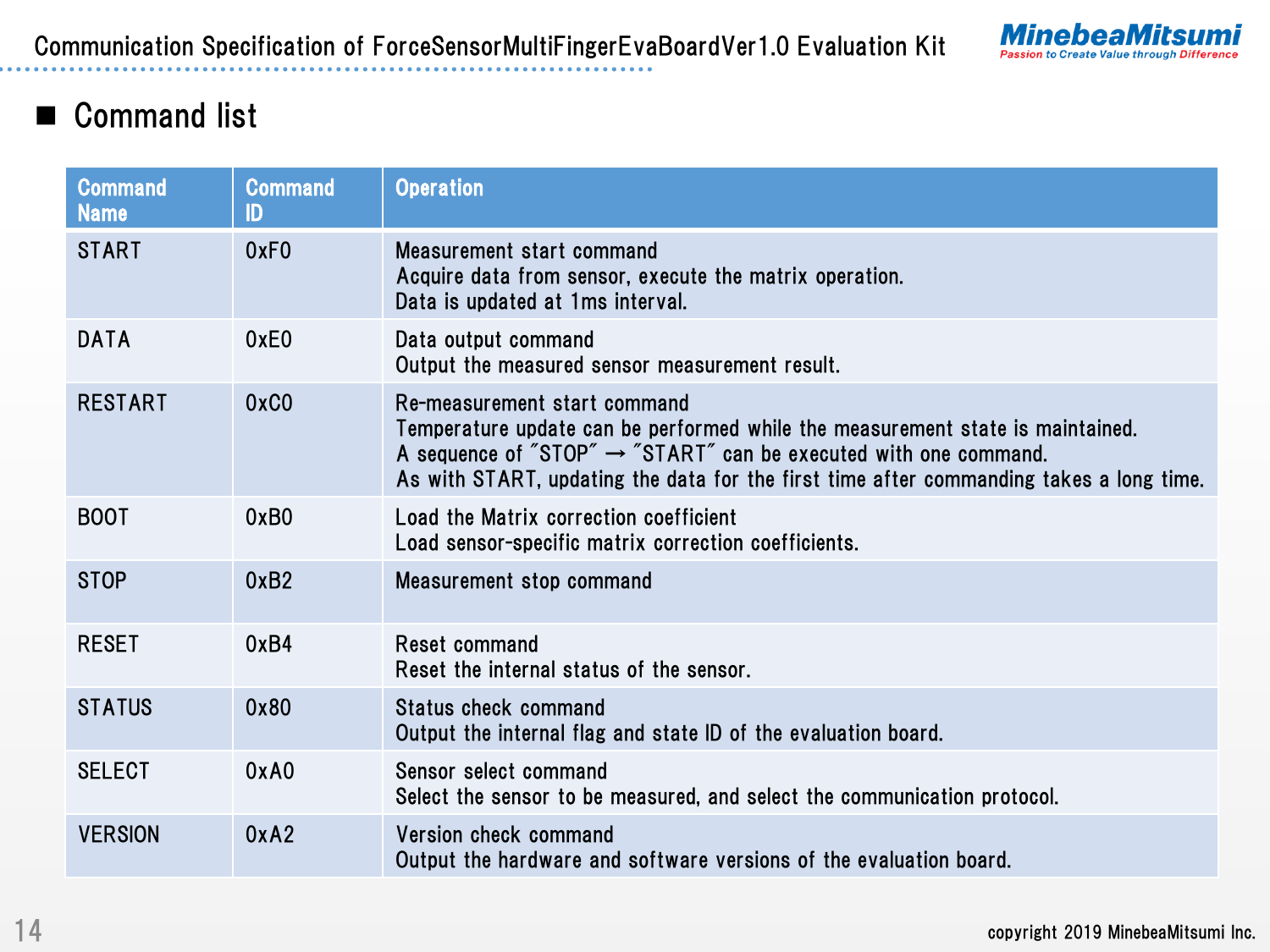

### Status Code List

| <b>Status Code</b> | <b>Detail</b>                    |                                                           |
|--------------------|----------------------------------|-----------------------------------------------------------|
| 0x0000             | 0K                               | No error                                                  |
| 0x0001             | <b>Busy</b>                      | Access denied<br>(Respond to an illegal state)            |
| 0x8000             | <b>Not Support Command</b>       | Not support command<br>(Respond to an illegal command ID) |
| 0x8001             | <b>Illegal Command Format</b>    | Illegal command<br>(Respond to an illegal command format) |
| 0x8002             | <b>Illegal Command Parameter</b> | Illegal parameter<br>(Respond to an illegal parameter)    |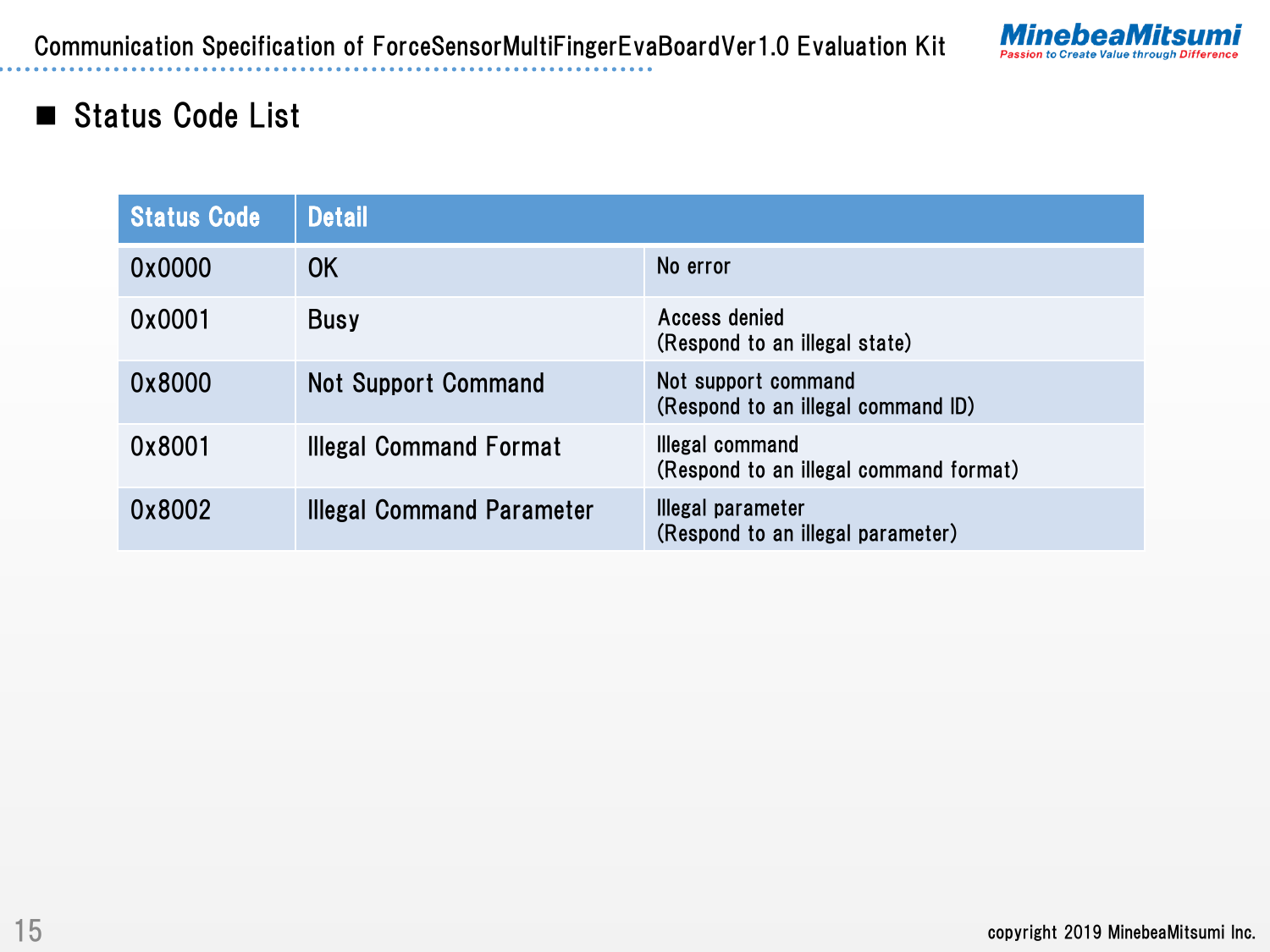

# START command

Command to start measurement. Execute when in READY state.

#### Command format

| <b>Byte</b> | Data                |
|-------------|---------------------|
|             | Command $ID = OxFO$ |

#### Response format

| <b>Byte</b> | Data               |
|-------------|--------------------|
|             | <b>Status Code</b> |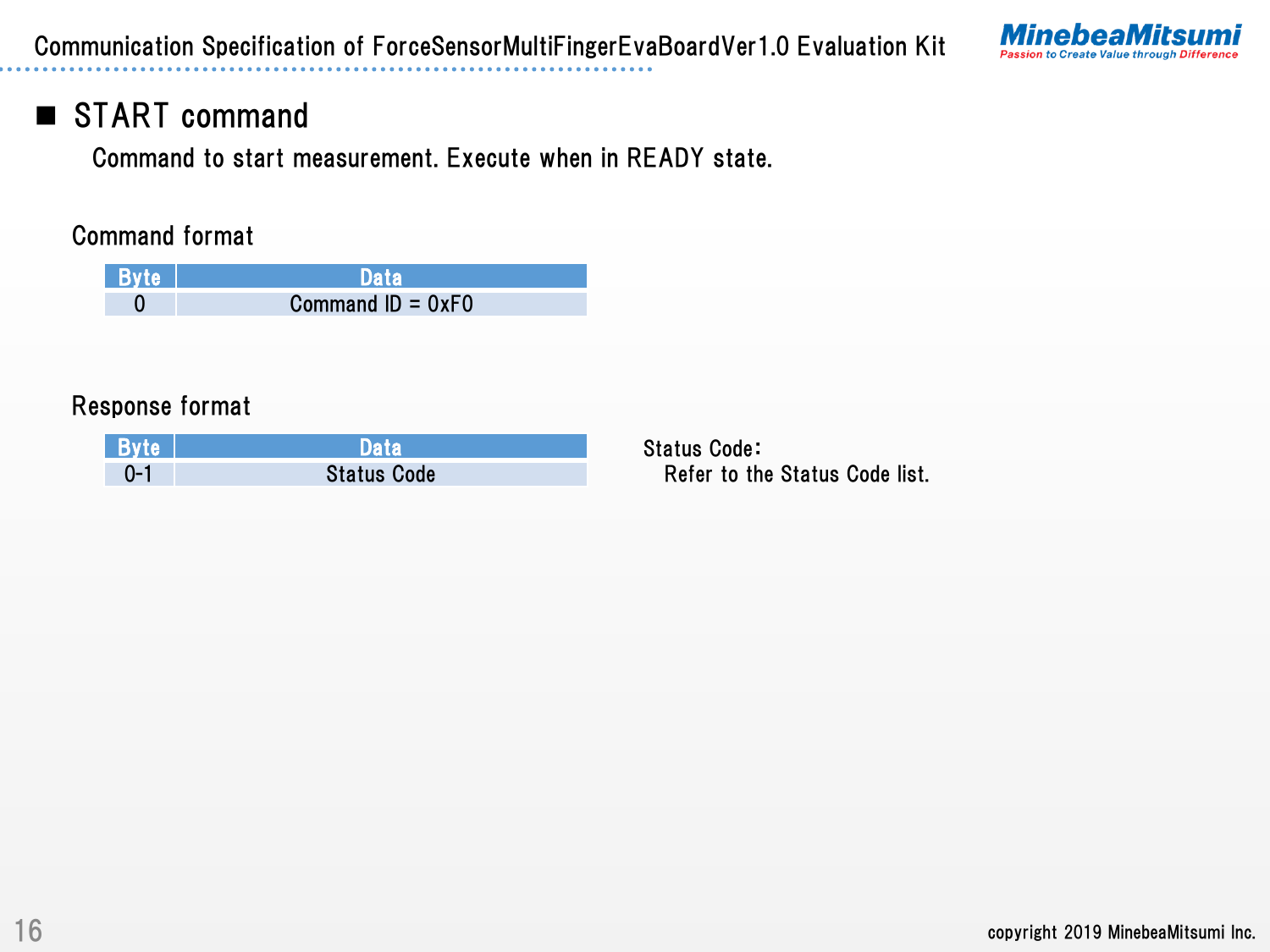

# DATA command

Command to output the latest data being measured. Execute when in MEASURE state.

#### Command format

| Byte |                     |
|------|---------------------|
|      | Command $ID = 0xE0$ |

#### Response format

| <b>Byte</b> |                     | Data                  |
|-------------|---------------------|-----------------------|
| $0 - 1$     | <b>Status Code</b>  |                       |
| $2 - 3$     |                     | <b>Measure Status</b> |
| $4 - 5$     |                     | <b>Measure Count</b>  |
| $6 - 9$     |                     | <b>Measure Time</b>   |
| $10 - 12$   |                     | <b>Fx Data</b>        |
| $13 - 15$   | Sensor <sub>1</sub> | Fy Data               |
| $16 - 18$   |                     | <b>Fz</b> Data        |
| $19 - 21$   |                     | Mx Data               |
| $22 - 24$   |                     | My Data               |
| $25 - 27$   |                     | Mz Data               |
| $28 - 45$   | Sensor <sub>2</sub> | Fx Mz Data            |
| 46-63       | Sensor3             | Fx Mz Data            |
| 64-81       | Sensor4             | Fx Mz Data            |
| 82-99       | Sensor <sub>5</sub> | Fx Mz Data            |

Status Code: Refer to the Status Code list Measure Status: Refer to the STATUS command Measure Count: Number of times updated since the last data. If 0, the same data as the previous one. Measure Time: Time elapsed since the last data [us]. If 0, the same data as the previous one. Fx, Fy, Fz Data: Measurement data of Fx, Fy, and Fz 1/1000 sets the unit to N. Mx, My, Mz Data: Measurement data of Mx, My, and Mz 1/10000 sets the unit to Nm.

\*Sensor 2 to 5 are the same as the sequence of Sensor 1.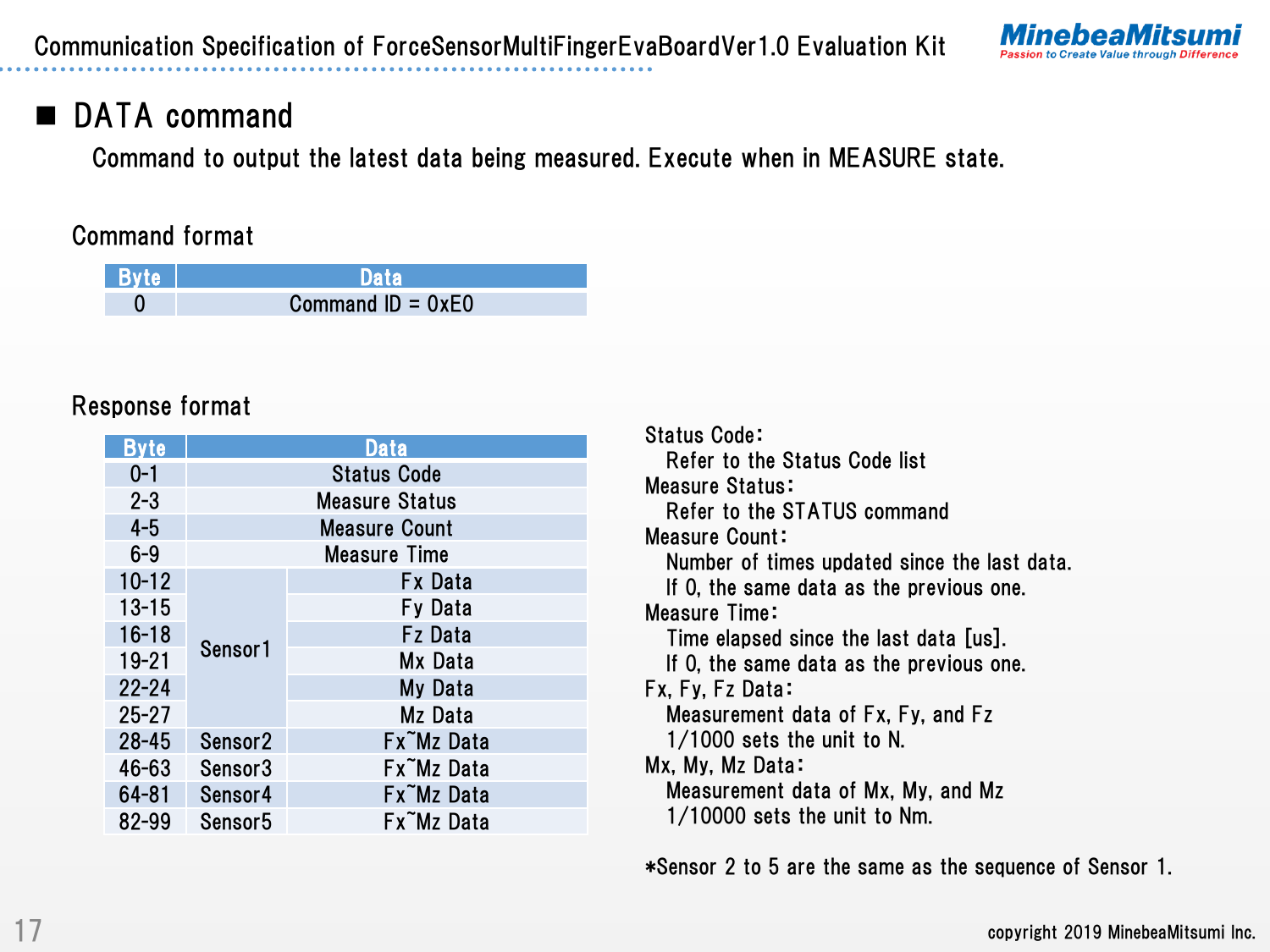

# RESTART command

Command to update temperature while the measurement state is maintained. Execute when in MEASURE state.

Command format

| <b>Byte</b> |                     |
|-------------|---------------------|
|             | Command $ID = 0xCO$ |

#### Response format

| <b>Byte</b> |                    |
|-------------|--------------------|
| :∟ר         | <b>Status Code</b> |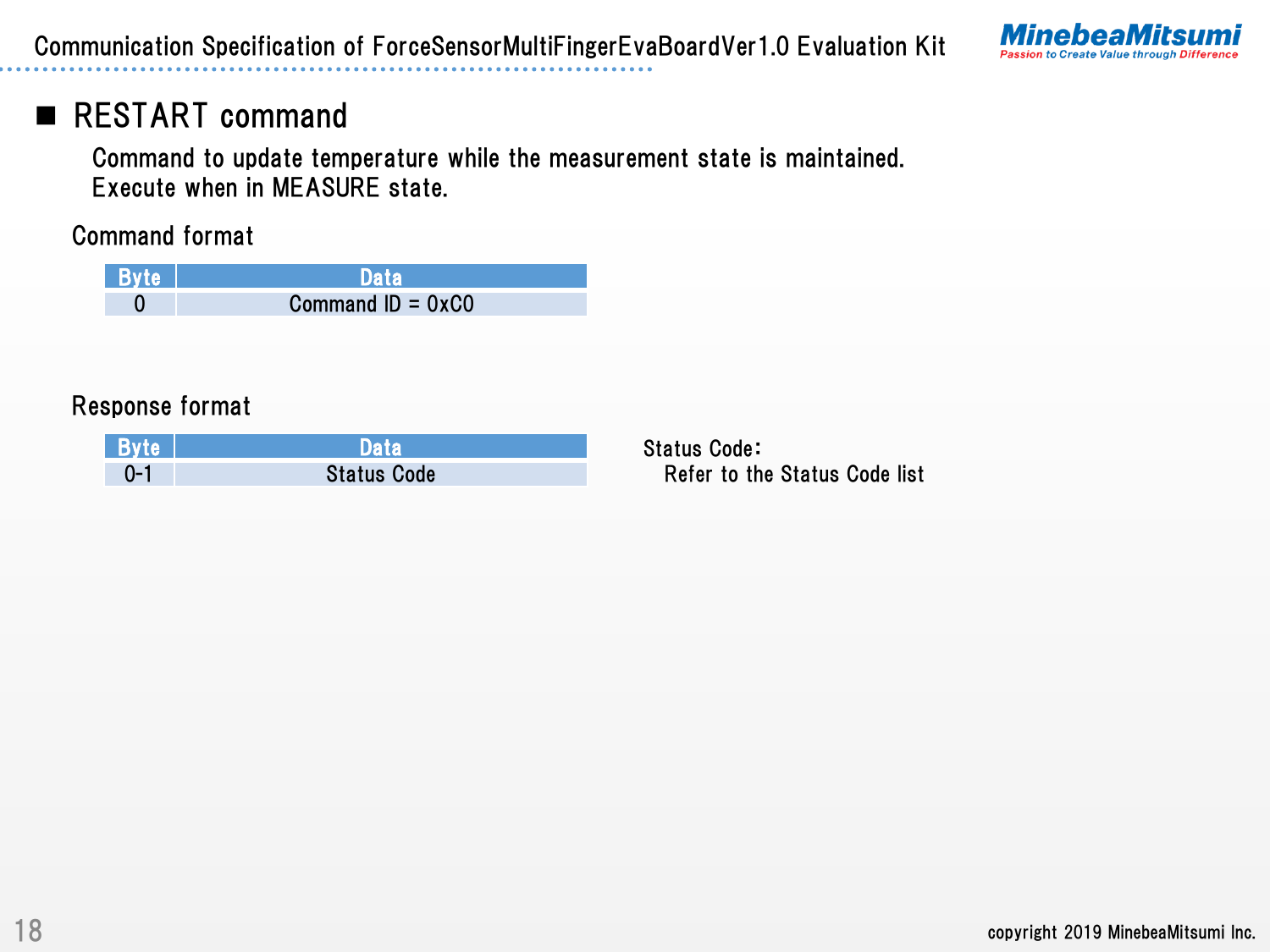

# BOOT command

Command to load Matrix operation correction coefficient. Execute when in STANDBY state.

#### Command format

| <b>Byte</b> | Data                |
|-------------|---------------------|
|             | Command $ID = 0xB0$ |

### Response format

| <b>Byte</b> | )ata               |
|-------------|--------------------|
|             | <b>Status Code</b> |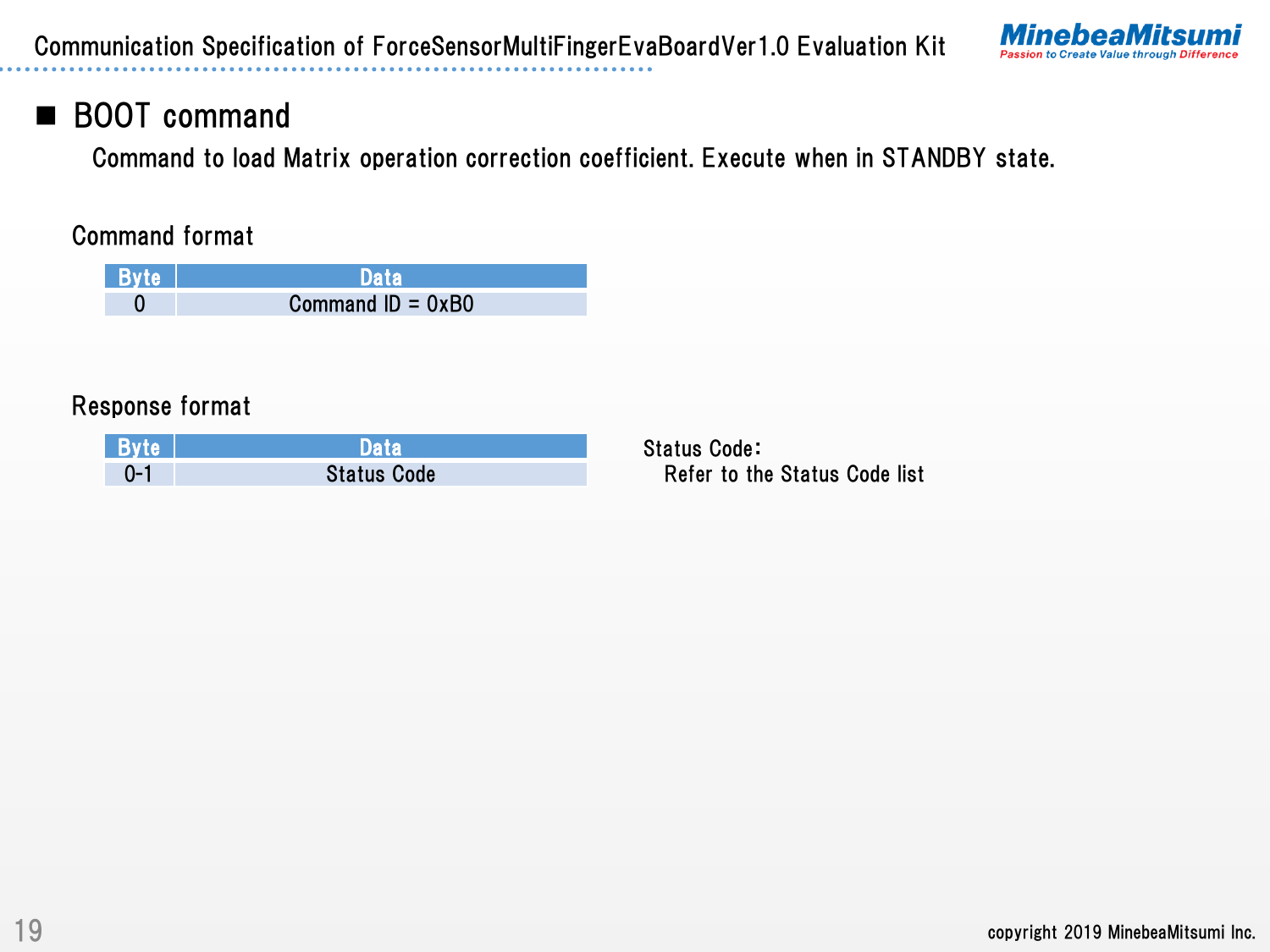

### STOP command

Command to stop measurement. Execute when in MEASURE state.

#### Command format

| <b>Byte</b> | <b>Data</b>         |
|-------------|---------------------|
|             | Command $ID = 0xB2$ |

#### Response format

| <b>Byte</b> | Data               |
|-------------|--------------------|
|             | <b>Status Code</b> |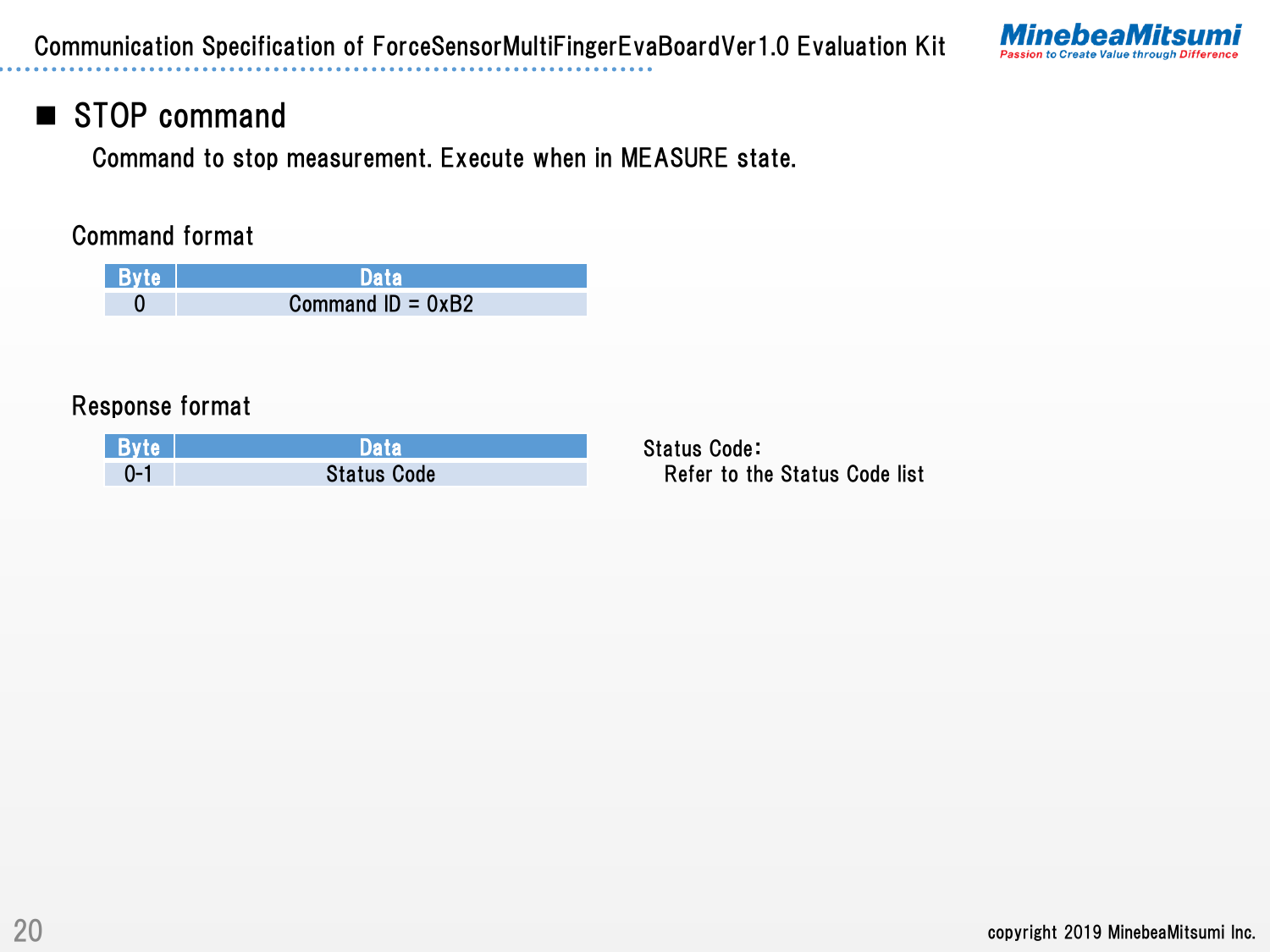

# RESET command

Command to reset the evaluation board internal information, matrix operation correction coefficients, and sensor.

It can be executed in any state. After executing this command, it changes to STANDBY state.

Command format



### Response format

| ⊾ Bvte' |                    |
|---------|--------------------|
|         | <b>Status Code</b> |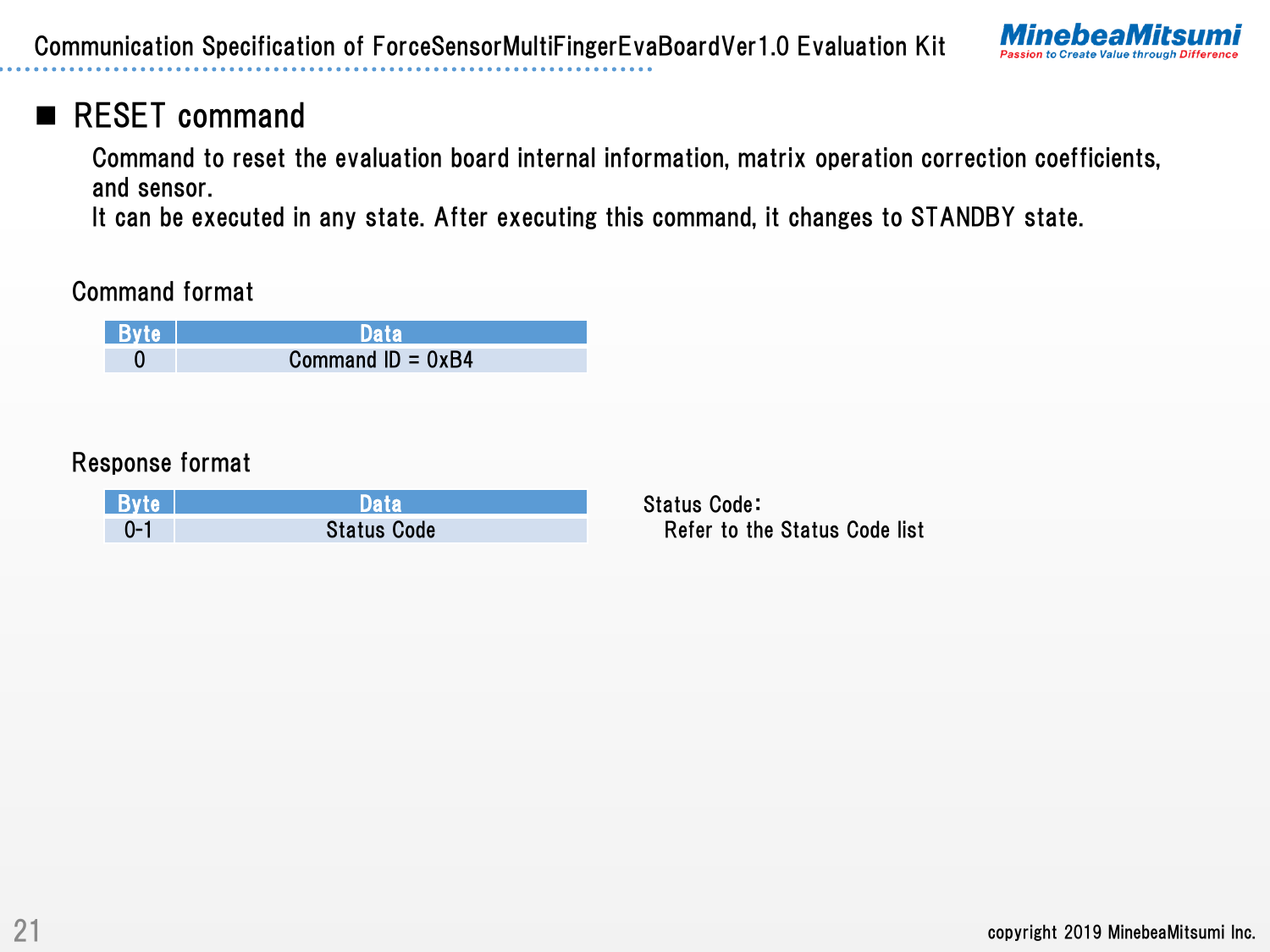

# STATUS command

Command to check status of the evaluation board. It can be executed in any state.

#### Command format

| <b>Byte</b> | <b>Data</b>         |
|-------------|---------------------|
|             | Command $ID = 0x80$ |

### Response format

| <b>Byte</b> | Data                  |
|-------------|-----------------------|
| $0 - 1$     | <b>Status Code</b>    |
| $2 - 3$     | <b>Measure Status</b> |
|             | State <b>ID</b>       |
| 5           | Reserved              |

#### State ID:

The state ID of the evaluation board is shown below.

0x00: INITIAL State

- 0x01: READY State
- 0x02: BOOT State
- 0x03: READY State
- 0x04: MEASURE State
- 0x05: RESET State
- 0xFF: ERROR State

Status Code: Refer to the Status Code list Measure Status: Measurement flag It is managed bit-by-bit. When it is 1, it indicates the following: b0: Sensor1 enabled b1: Sensor2 enabled b2: Sensor3 enabled b3: Sensor4 enabled b4: Sensor5 enabled b5: Sensor communication protocol SPI setting b6-7:Reserved b8: Communication error with sensor b9: Boot error with sensor b10: Measurement error with sensor b11: Matrix operation error b12: Measure Count overflow b13: Measure Time overflow b14: Reserved b15: Fatal error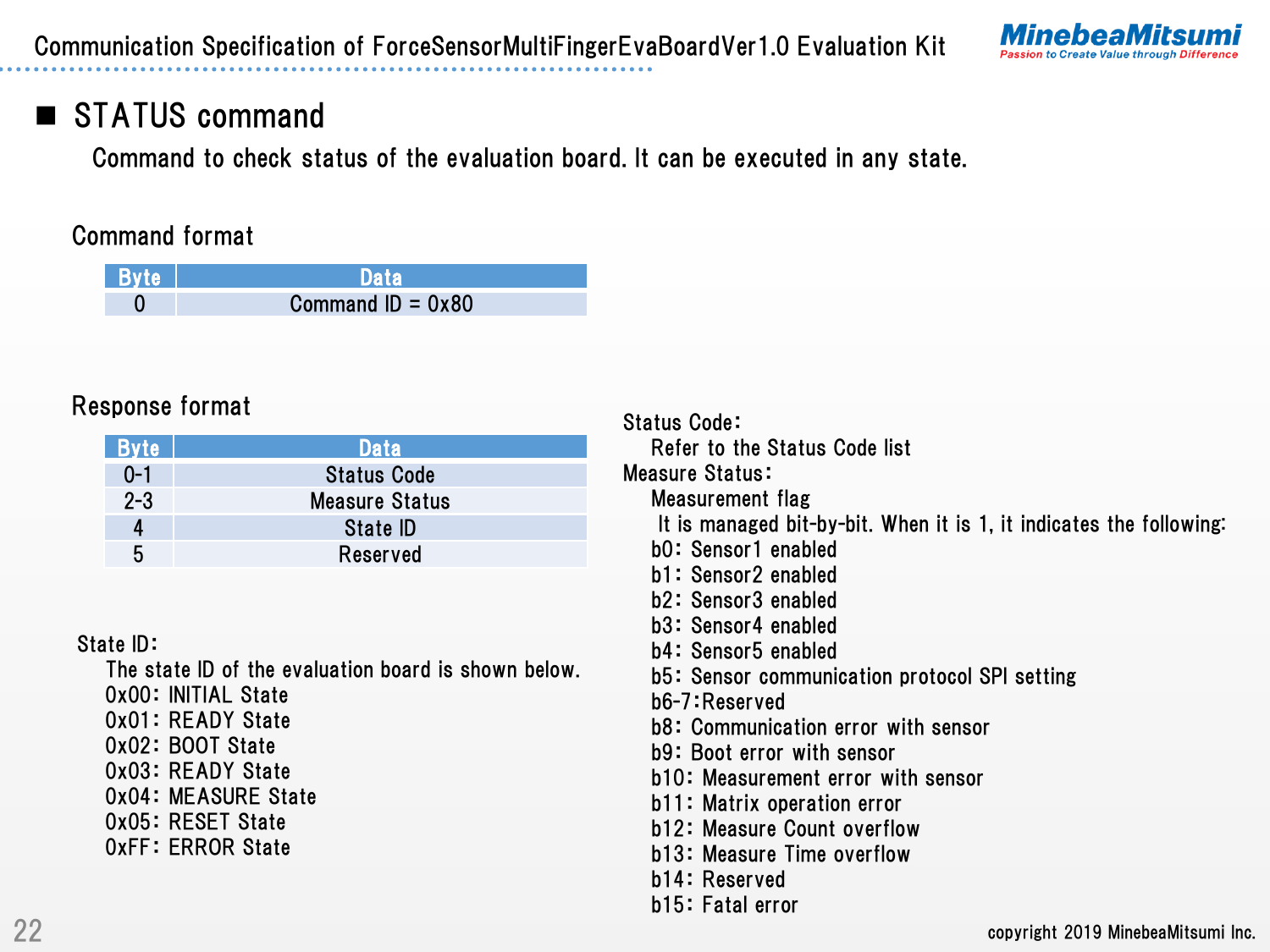

# SELECT command

Command to select the sensor to be measured and the protocol to be communicated with the sensor. Execute when in STANDBY state.

Protocol Select:

### Command format

Refer to Status Code list

|                     |                        | 1 1 0 1 0 0 0 1 0 0 1 0 0 1 <del>1</del>                                                                                                               |  |  |  |  |
|---------------------|------------------------|--------------------------------------------------------------------------------------------------------------------------------------------------------|--|--|--|--|
| <b>Byte</b>         | <b>Data</b>            | Select the protocol to be communicated with the sensor.<br>Other than 0x00:SPI<br>Sensor Select:                                                       |  |  |  |  |
| $\boldsymbol{0}$    | Command $ID = 0xAO$    |                                                                                                                                                        |  |  |  |  |
|                     | <b>Protocol Select</b> |                                                                                                                                                        |  |  |  |  |
| $\overline{2}$      | <b>Sensor Select</b>   | Select the sensor to be measured.<br>It is managed bit-by-bit. When it is 1, it indicates the following:<br>b0: Sensor1 enabled<br>b1: Sensor2 enabled |  |  |  |  |
|                     |                        |                                                                                                                                                        |  |  |  |  |
|                     | Response format        |                                                                                                                                                        |  |  |  |  |
|                     |                        |                                                                                                                                                        |  |  |  |  |
| <b>Byte</b>         | <b>Data</b>            | b2: Sensor3 enabled                                                                                                                                    |  |  |  |  |
| $0 - 1$             | <b>Status Code</b>     | b3: Sensor4 enabled                                                                                                                                    |  |  |  |  |
| <b>Status Code:</b> |                        | b4: Sensor5 enabled                                                                                                                                    |  |  |  |  |
|                     |                        |                                                                                                                                                        |  |  |  |  |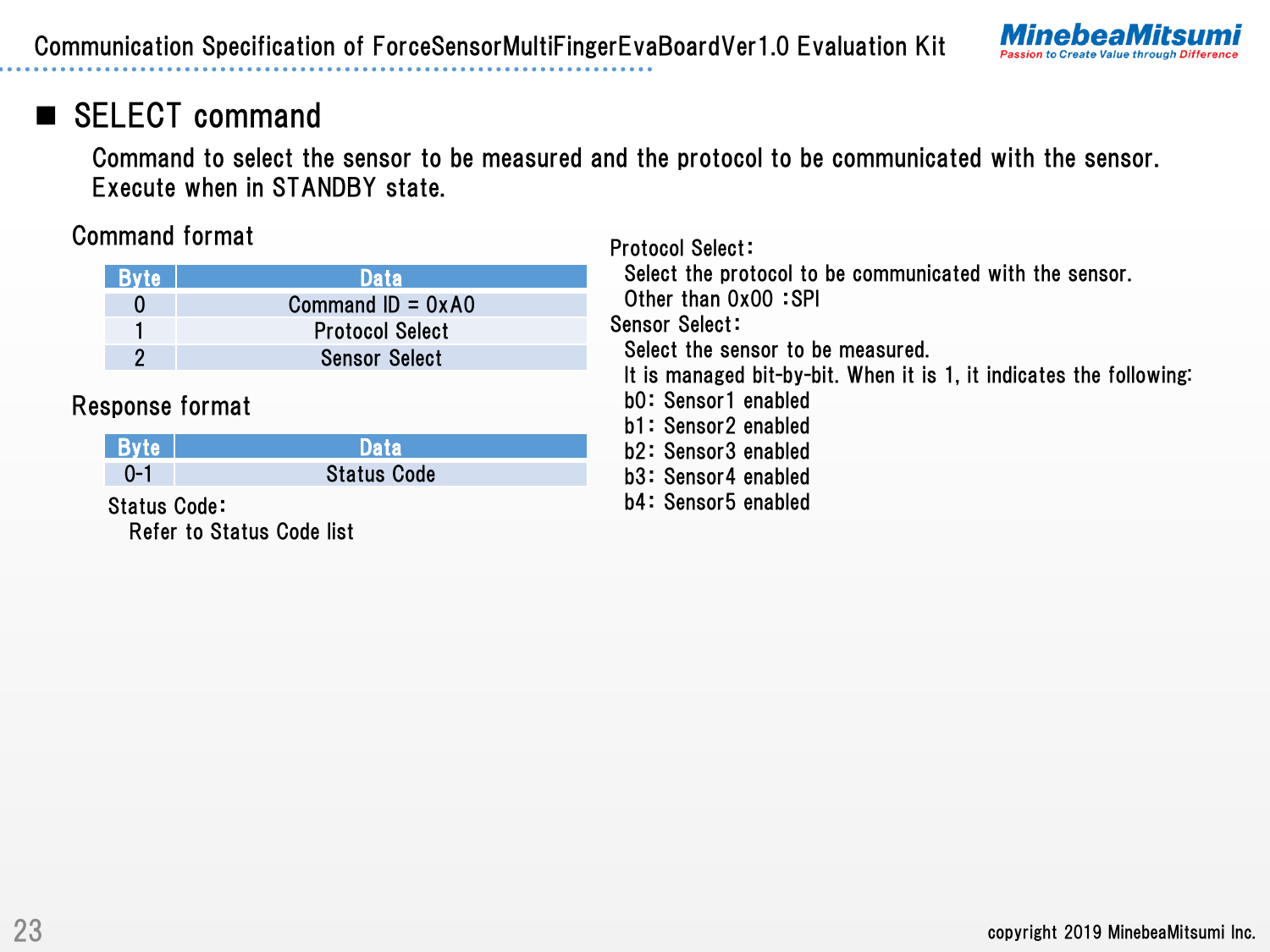

# **VERSION command**

Command to respond to hardware version and firmware version of the evaluation board. It can be executed in any state.

Command format

| Byte | <b>Data</b>         |
|------|---------------------|
|      | Command $ID = 0xA2$ |

### Response format

| <b>Byte</b> | <b>\Data</b>            |
|-------------|-------------------------|
| $0 - 1$     | <b>Status Code</b>      |
| $2 - 3$     | <b>Hardware Version</b> |
| $4 - 7$     | <b>Firmware Version</b> |

Status Code: Refer to the Status Code list Hardware Version: Indicate the two-digit hardware version Firmware Version: Indicate the four-digit firmware version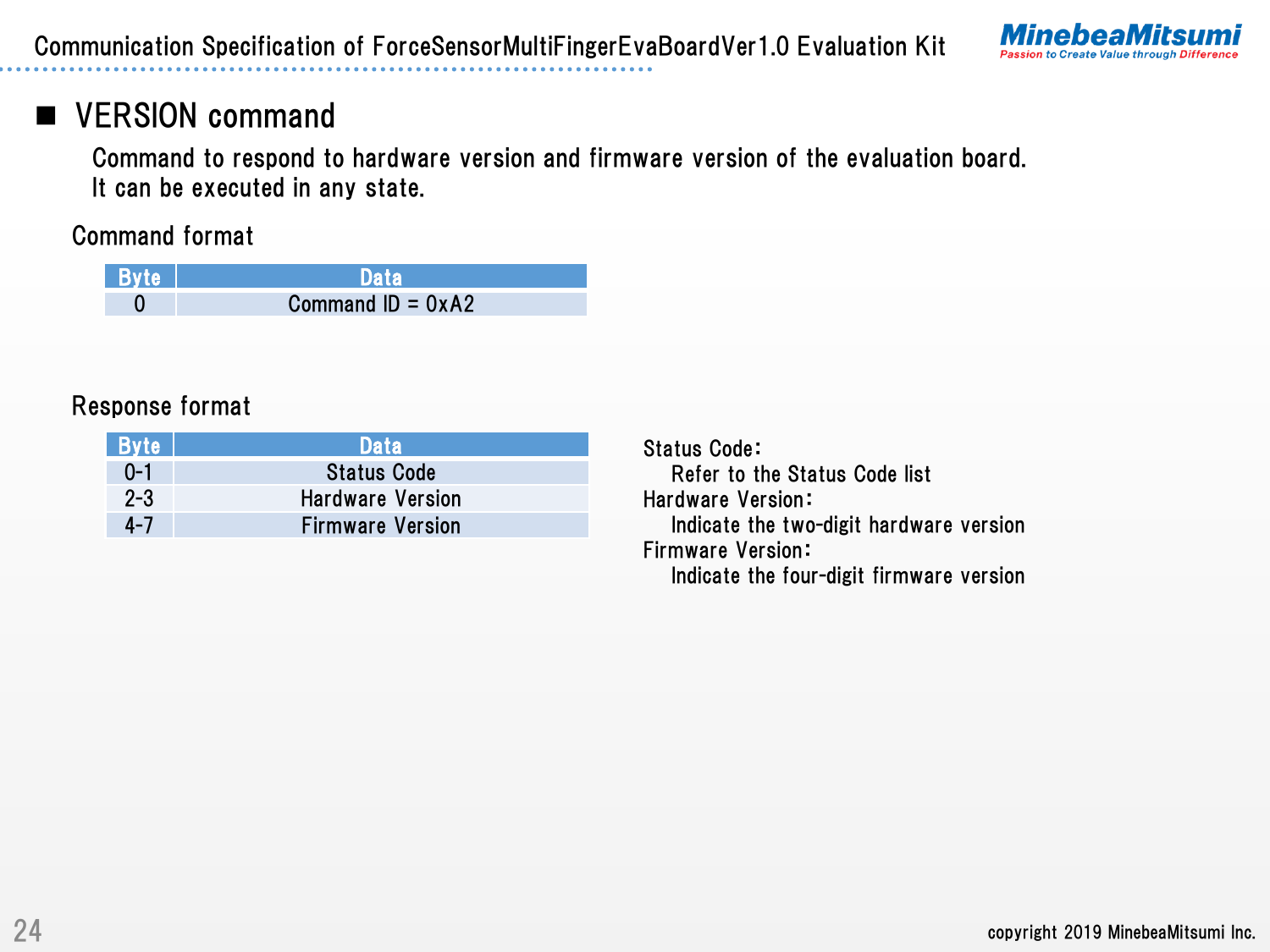Communication Specification of ForceSensorMultiFingerEvaBoardVer1.0 Evaluation Kit







25 copyright 2019 MinebeaMitsumi Inc.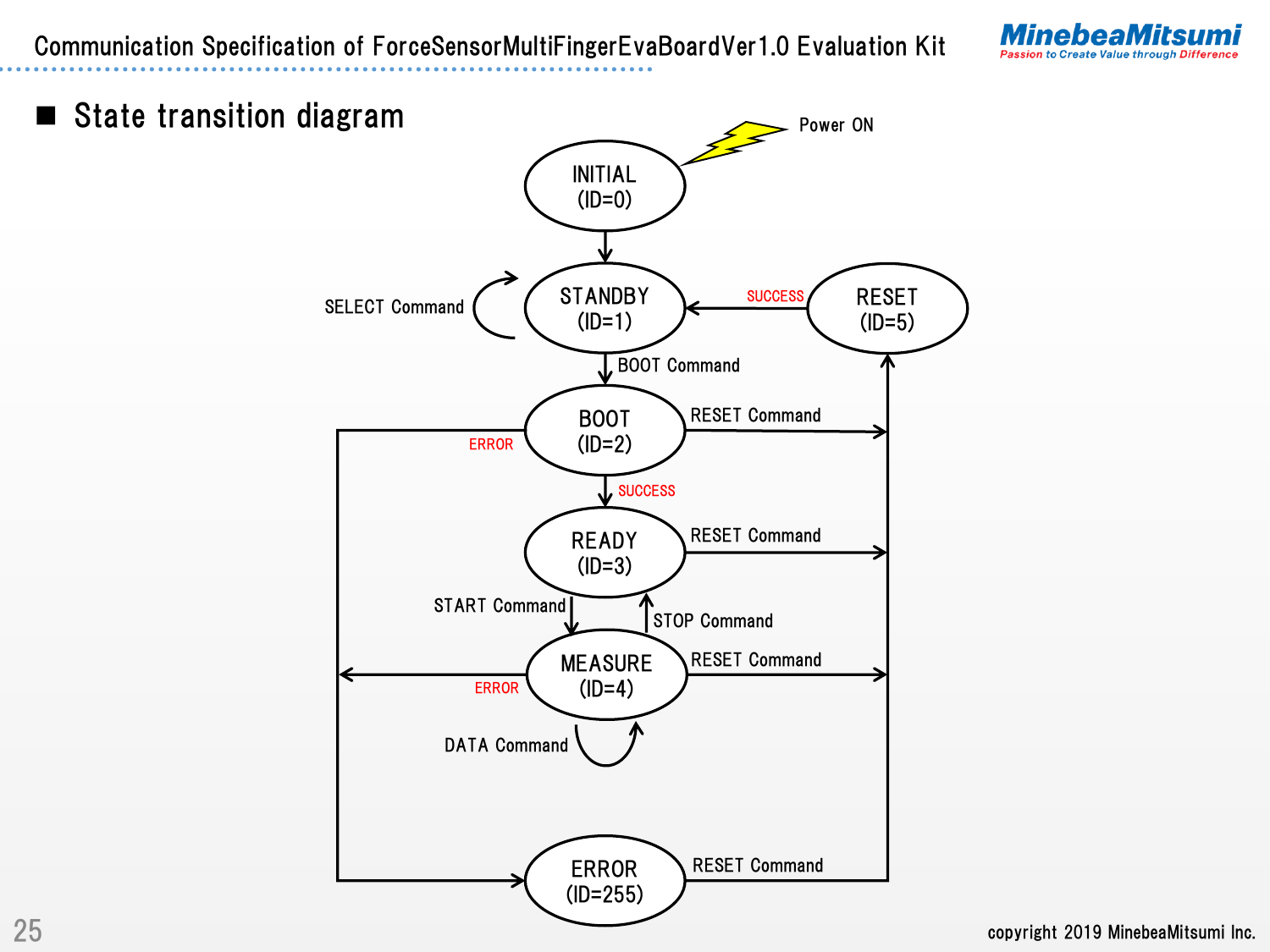

### State transition table

|         |                | <b>State</b>             |                    |                |              |                |                |              |
|---------|----------------|--------------------------|--------------------|----------------|--------------|----------------|----------------|--------------|
|         |                | <b>INITIAL</b>           | <b>STANDBY</b>     | <b>BOOT</b>    | <b>READY</b> | <b>MEASURE</b> | <b>RESET</b>   | <b>ERROR</b> |
|         | <b>START</b>   |                          | $\prime$           | $\prime$       | -> MEASURE   |                |                |              |
|         | <b>DATA</b>    | $\overline{1}$           | $=$                | $\equiv$       | $\equiv$     | $=$            | $\equiv$       | $\equiv$     |
|         | <b>RESTART</b> | $\overline{\phantom{a}}$ | $\prime$           |                |              | Ξ              |                |              |
|         | <b>BOOT</b>    | $\overline{1}$           | $\rightarrow$ BOOT | $\overline{1}$ |              | $\overline{1}$ | $\prime$       |              |
| Command | <b>STOP</b>    |                          | $\prime$           |                |              | -> READY       | $\overline{1}$ |              |
|         | <b>RESET</b>   |                          | -> RESET           | -> RESET       | -> RESET     | -> RESET       | $\overline{1}$ | -> RESET     |
|         | <b>STATUS</b>  |                          | $\equiv$           | $=$            | $\equiv$     | Ξ              | Ξ              | Ξ            |
|         | <b>SELECT</b>  |                          | $\equiv$           |                |              |                |                |              |
|         | <b>VERSION</b> |                          |                    |                | Ξ            |                |                |              |

\* "->": Transition State, "=": Keep state, "/": Ignore (Return Busy)